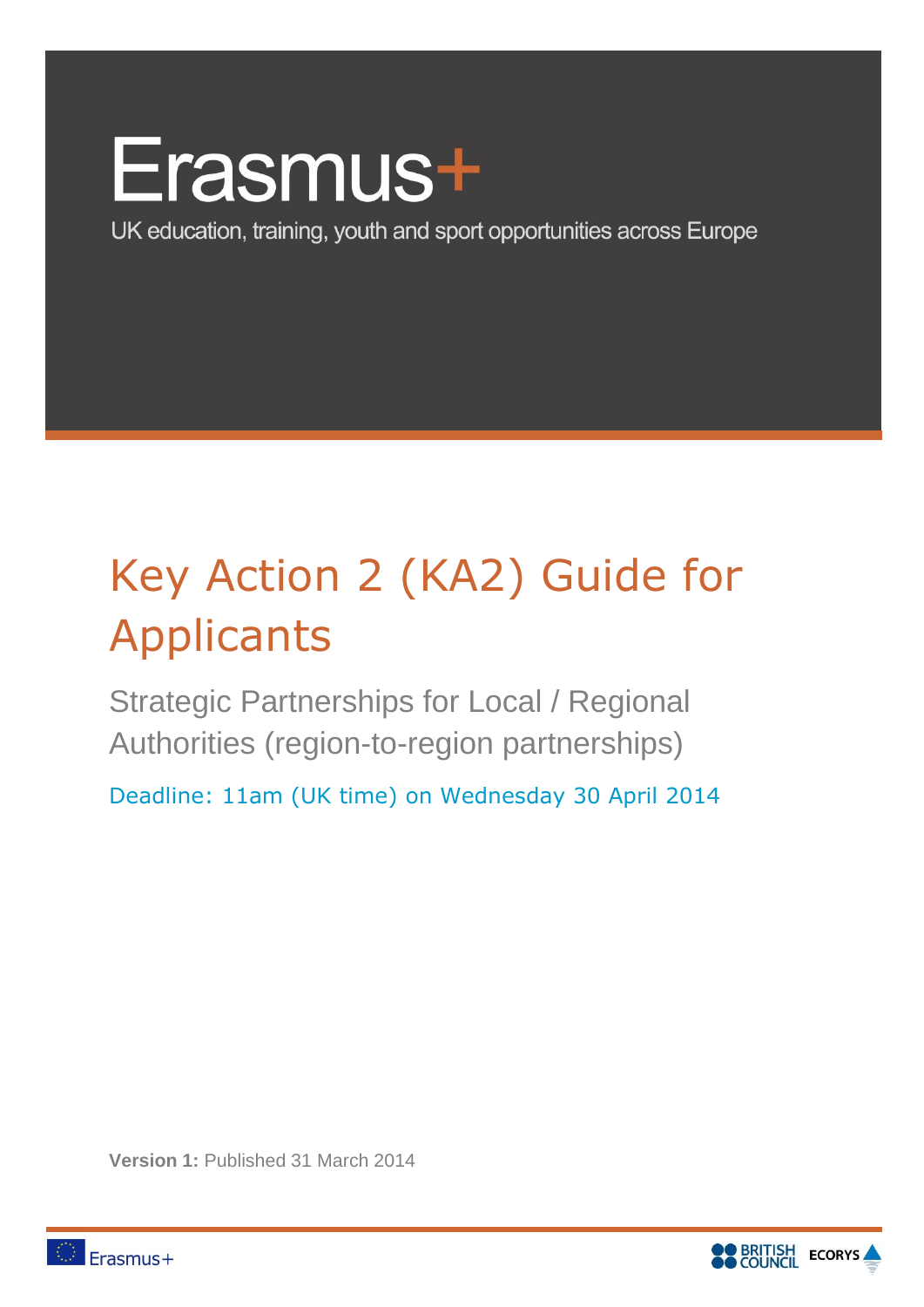### Introduction to Key Action 2 Co-operation for Innovation and Exchange of Good Practices

Erasmus+ is open to organisations across all sectors of education, training, youth and sport. Any public, private or not-for-profit organisation actively involved in these areas may apply for funding. The overall programme objectives are to:

- **boost skills and employability;**
- **n** modernise education, training and youth work; and
- **improve opportunities for young people.**

Key Action 2: Co-operation for Innovation and Exchange of Good Practices is all about enabling organisations to work together in order to improve their provision for learners and share innovative practices. Under Key Action 2 organisations can apply for funding to work in partnership with organisations from other participating countries. The projects funded under this Key Action will focus on sharing, developing and transferring innovative practices in education, training and youth provision between participating countries. Key Action 2 aims to increase the positive impact of European activities at all levels to ensure benefits for the individuals, organisations and countries involved in projects.

#### Key Action 2 for school education

UK organisations involved in school education can apply for Strategic Partnerships funding under Key Action 2.

Strategic Partnerships in school education can last for 2 or 3 years and are a flexible way of working with partners from different countries. Strategic Partnerships in the school education field must focus on activities designed to improve education provision across the participating countries. Activities could include:

- Developing, testing and implementing innovative approaches and practices for students, staff and organisations
- **Exchange experiences and good practice**
- **Carry out joint research, surveys, studies and analyses**
- **Facilitate recognition and certification of skills and competences.**

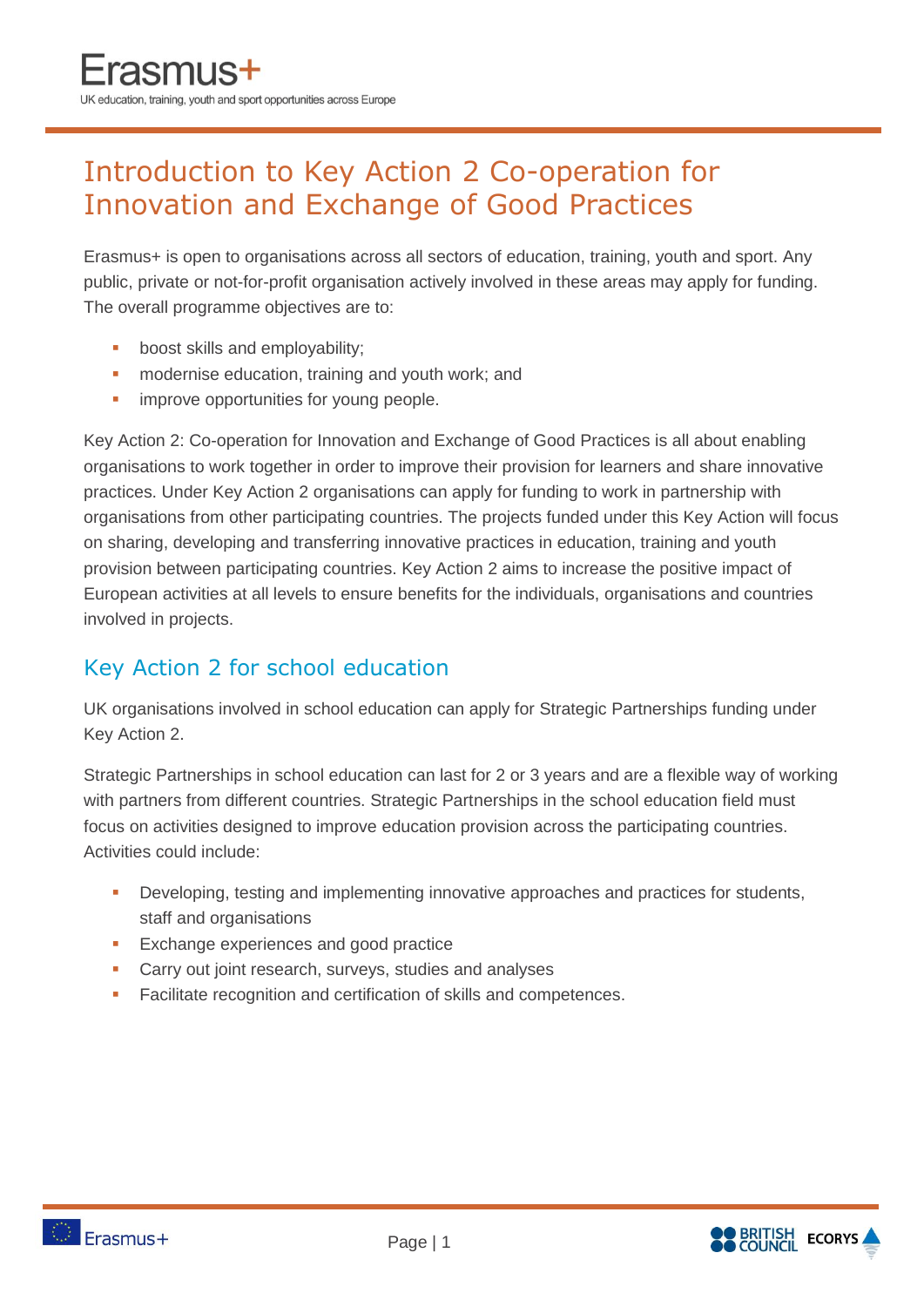## Who is this guide for?

This step-by-step guide is to help UK organisations complete the 2014 Erasmus+ Key Action 2 Strategic Partnerships application form.

This guide is for organisations who are considering applying for funding for Strategic Partnerships projects in the field of school education. If you wish to apply for funding for a Strategic Partnership in another field or for a project under a different Key Action, please see the How to Apply page on the UK website at [www.erasmusplus.org.uk/how-to-apply.](http://www.erasmusplus.org.uk/how-to-apply)

#### Before you begin

Before you begin your application, we recommend you complete the following steps:

- 1. Read more about this type of project
- 2. Check that you are an eligible organisation
- 3. Review your organisational and financial capacity
- 4. Register on the European Commission's Participant Portal
- 5. Ensure you understand the quality criteria against which your application will be assessed.

#### 1. Read more about this type of project

We recommend that you read the information below and the European Commission's Erasmus+ Programme Guide to find out more about Strategic Partnerships for School Education.

For Strategic Partnership applications the relevant sections of the Erasmus+ Programme Guide are:

- pages 95 107 (Part B); and
- pages 240 249 (Annex 1).

#### **What are Strategic Partnerships?**

Strategic Partnerships aim to support the development, transfer and/or implementation of innovative practices at organisational, local, regional, national or European levels. Under the new Erasmus+ programme, UK institutions can work with others to help improve education provision across Europe. Local / Regional authorities can work with schools, enterprises and social partners to deliver high quality teaching, training and learning which is relevant to national and European labour market needs.

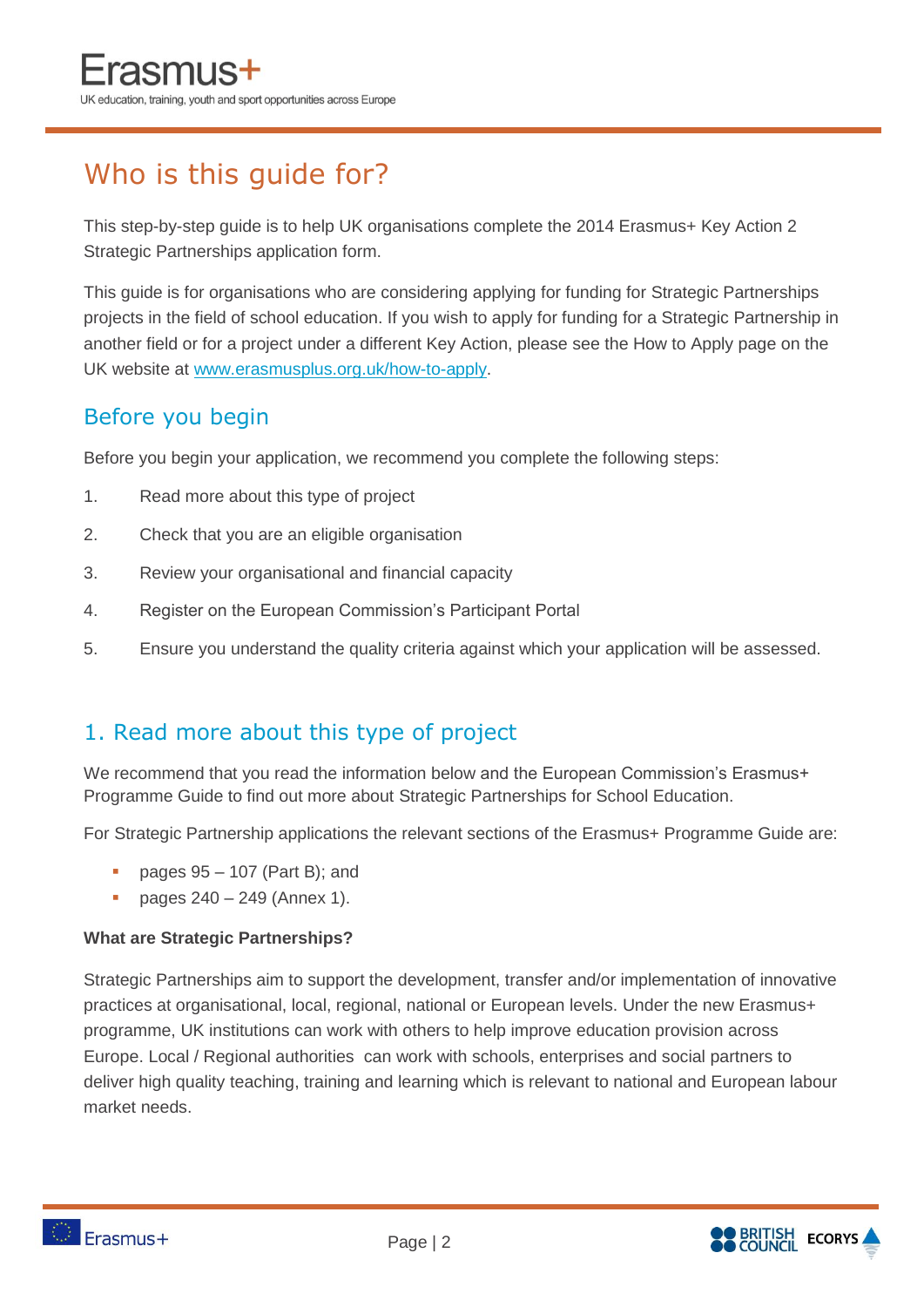International relationships with key stakeholders will help to share new approaches and improve school education and training across Europe. Erasmus+ offers great flexibility in terms of the activities that Strategic Partnerships can implement, as long as the application demonstrates that these activities are the most appropriate to reach the objectives defined for the project.

The Europe 2020 Strategy is an important European policy document which you should consider when developing your application. Also relevant to the field of school education are the ET2020 Strategy and the Bruges Communiqué. These documents set out the aims and objectives of the EU in the field of education and training, and may be useful to refer to when justifying the need for your application. For an overview of the European initiatives in the field of school education and for links to these documents, please see [http://ec.europa.eu/education/policy/vocational](http://ec.europa.eu/education/policy/vocational-policy/index_en.htm)[policy/index\\_en.htm.](http://ec.europa.eu/education/policy/vocational-policy/index_en.htm)

#### **What does a Strategic Partnership involve?**

Co-operation may involve:

- Developing, testing and implementing innovative approaches and practices for pupils, staff and organisations
- **Exchanging experiences and good practice, including through peer learning activities and** workshops
- **Carrying out joint research, surveys and studies**
- **Facilitating the recognition and certification of skills and competences**
- **Training, teaching and learning activities such as joint project work between groups of pupils,** long-term study mobility of pupils, joint staff training events and teaching and training assignments

Cross-field partnerships between different organisations in different education sectors, such as between local or regional authorities and higher education, local or regional authorities and VET organisations and so on, are encouraged. You can find more information on Strategic Partnerships in more than one field on the Erasmus+ website at [www.erasmusplus.org.uk/key-action-2/strategic](http://www.erasmusplus.org.uk/key-action-2/strategic-partnerships-in-more-than-one-field)[partnerships-in-more-than-one-field.](http://www.erasmusplus.org.uk/key-action-2/strategic-partnerships-in-more-than-one-field)

More compulsory criteria and additional useful information, as well as project examples relating to Strategic Partnership can be found in Annex 1 of the Programme Guide. Interested organisations are invited to read carefully the relevant sections of this Annex before submitting an application.



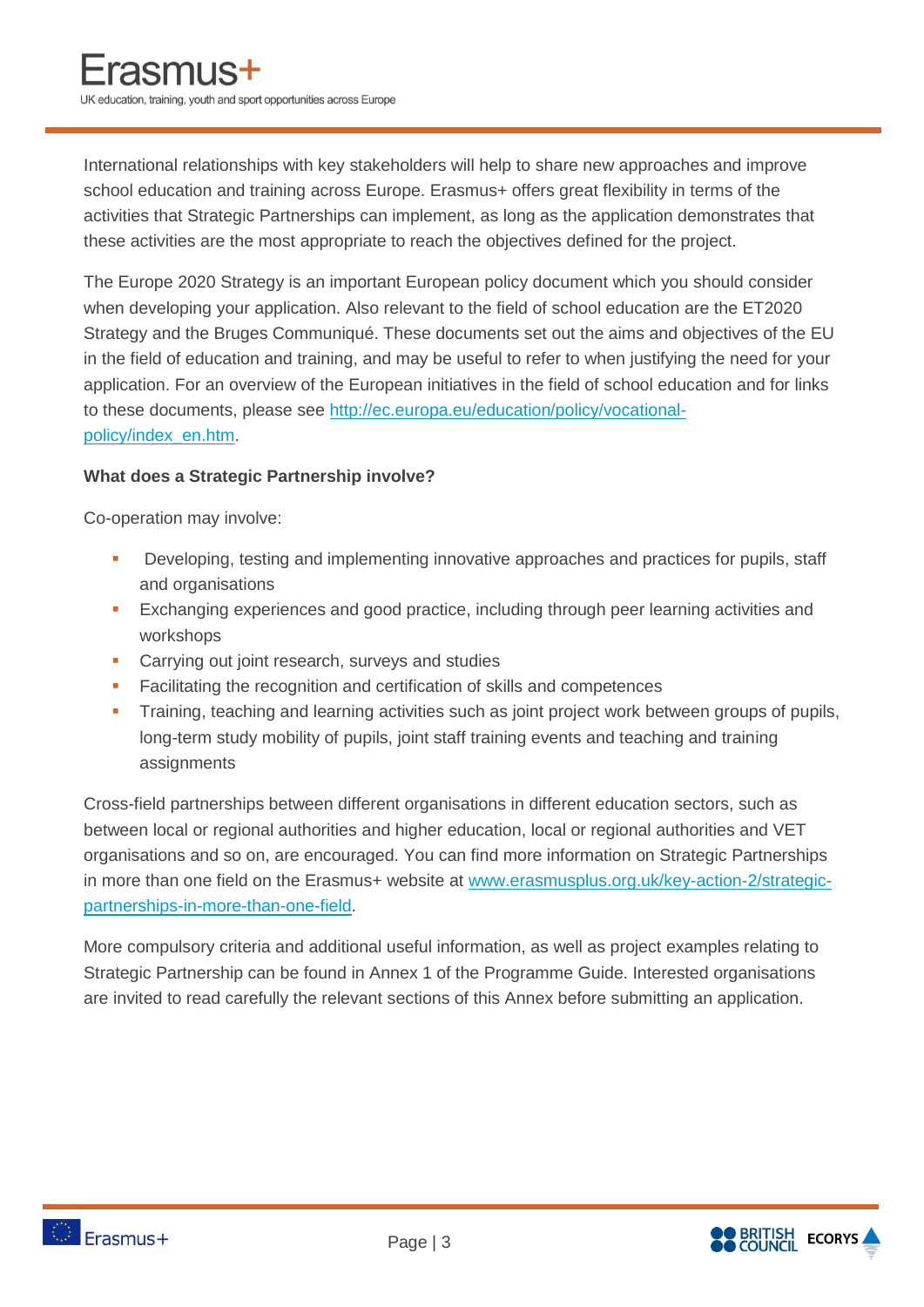#### **What are the activities supported?**

Over the lifetime of a project, Strategic Partnerships may realise a broad range of activities such as:

- **project meetings and exchanges of practices;**
- the testing and/or implementation of innovative practices and ICT (information and communications technology) or web-based materials;
- **staff teaching and training activities**
- activities that facilitate the recognition and validation of knowledge, skills and competences;
- **CO-operation between regional authorities; and**
- **activities to encourage active citizenship and entrepreneurship.**

Training, teaching and learning activities for staff are also acceptable, as long as they help to achieve the aims of the project and bring added value. If you are interested in a project that focuses purely on providing learner or staff professional development experience through mobilities you should consider a Key Action 1 project (please note that the next deadline for Key Action 1 funding for schools will be in 2015). See [www.erasmusplus.org.uk/how-to-apply/key-action-1-learning](http://www.erasmusplus.org.uk/how-to-apply/key-action-1-learning-mobility-of-individuals)[mobility-of-individuals](http://www.erasmusplus.org.uk/how-to-apply/key-action-1-learning-mobility-of-individuals) for more details.

Within a Strategic Partnership for school education, training, teaching and learning activities must take the form of:

- Blended mobilities where staff and/or students from partner organisations work together both through ICT tools, such as social media, video conferencing, live streaming etc, and through physical meetings. The physical meetings element of blended mobilities must last between 5 days and 2 months, but the virtual element may last for the whole project duration.
- **Joint staff training events where partners can arrange training sessions for small groups of** staff from each of the partner organisations. Joint staff training events must last between 5 days and 2 months.
- **-** Long-term teaching and training assignments where staff either teach or work alongside other staff in a school, local / regional authority or other relevant organisation (such as an enterprise, a non-governmental organisation). This can include teaching placements, participation in seminars or structured courses or observation periods. Teaching and training assignments must last between 2 and 12 months.

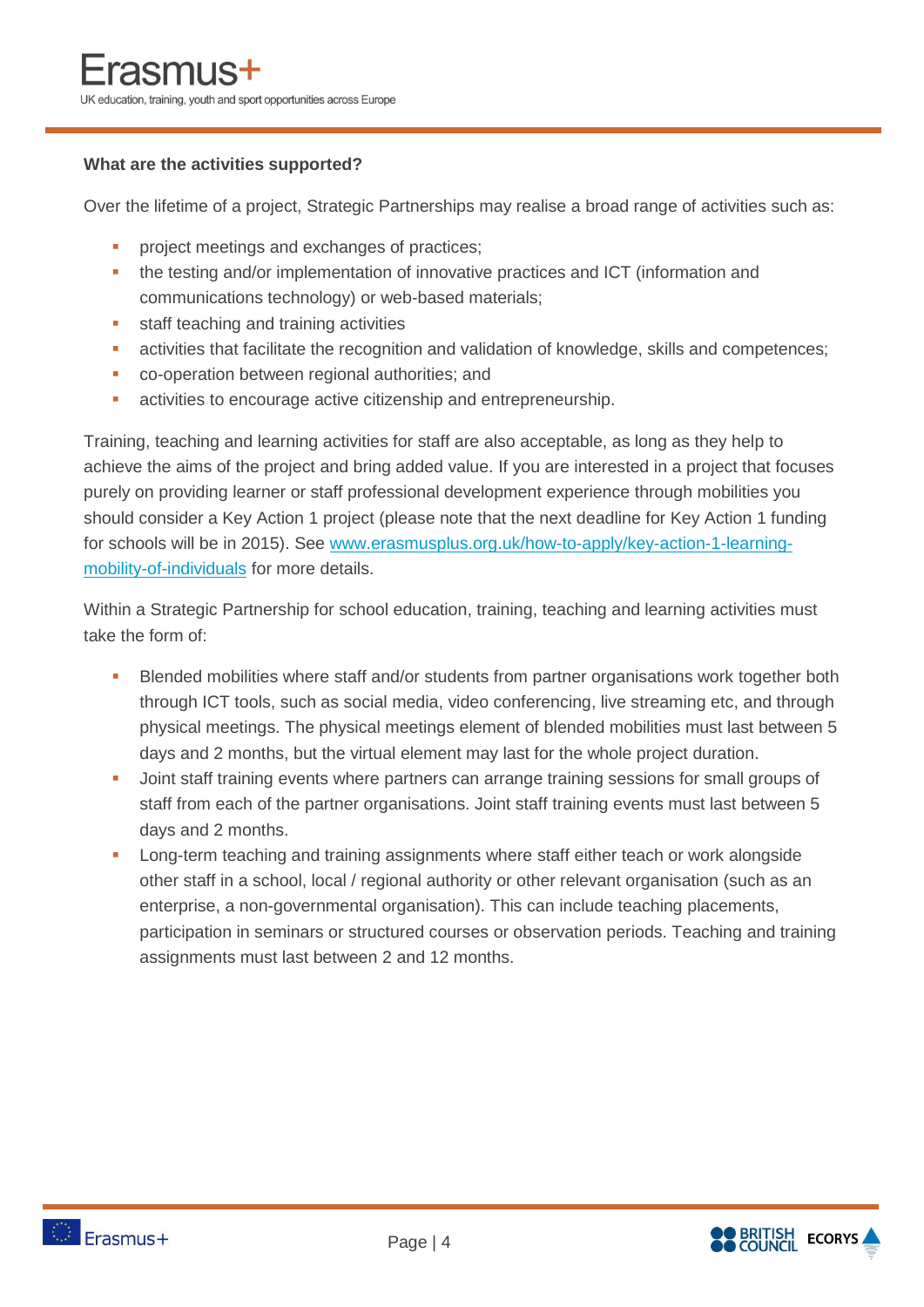Innovation is an important principle of KA2 Strategic Partnerships, so it is important that you are able to demonstrate how the practices you would like to share or develop with prospective partners will provide innovative solutions to the needs your proposal is targeting. An innovative and/or complementary project can be interpreted in a broad sense:

- new or additional needs addressed:
- **new or additional products or school practices shared or developed;**
- new or additional receiving countries, target groups or sectors;
- **new or additional methods for delivering innovation or sharing approaches.**

#### 2. Check that you are an eligible organisation

The following organisation types are eligible to apply for Erasmus+ schools funding (region to region):

any public or private organisation active in the field of school education and training

Applicant organisations must be based and registered in a Programme Country. For more information, please see the specific eligibility criteria for Key Action 2 projects on page 97 of the Programme Guide.

Please note that under Strategic Partnerships the same consortium of partners can submit only one application.

#### 3. Review your organisational and financial capacity

#### **Organisational capacity**

Applicants need to demonstrate they have adequate capacity to successfully deliver Erasmus+ projects and administer them in accordance with the grant agreement with the National Agency and the Programme Guide published by the European Commission.

The assessment of organisational capacity will consider:

- the management of the organisation (e.g. details and roles of staff involved in delivery, management of the organisation, including details of any finance and administrative support);
- **i** its past history, if any, in delivering European Commission funded projects;
- the number of staff and learners who will be involved in managing the project;
- **access to support networks (only for smaller groups); and**
- **the results of previous monitoring or audits by the National Agency.**

The above must be detailed in the application form but, where necessary, further information may be requested. Capacity checks of public sector HEIs, colleges and schools may not be as detailed as for other types of organisation. The National Agency will limit the number of live projects an organisation manages at any one time if it does not evidence sufficient organisational capacity to successfully deliver them.

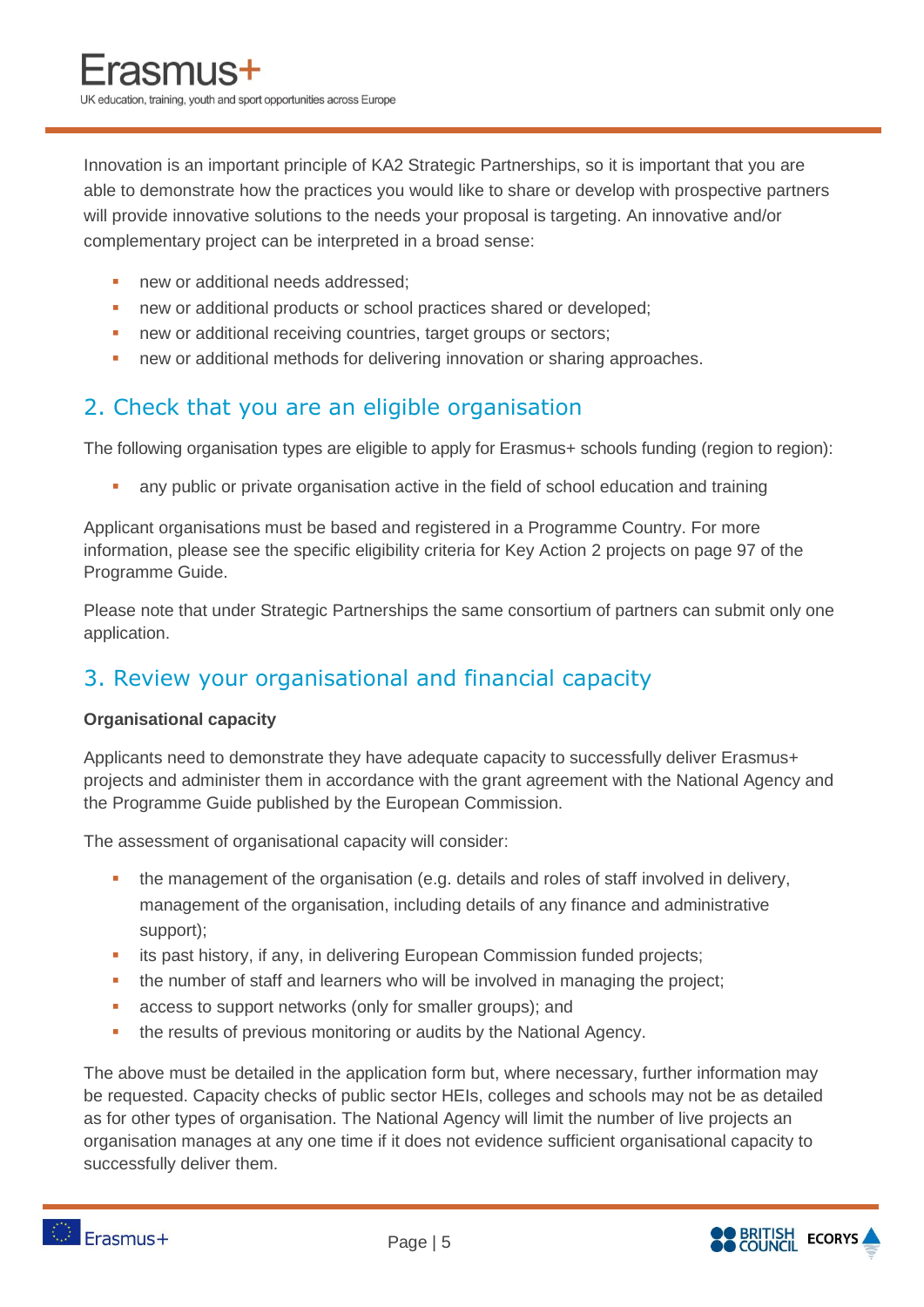#### **Financial capacity**

All Erasmus+ projects are co-financed and Erasmus+ grants will not cover all costs – the grant is intended to be a contribution towards the costs of project implementation and mobility activities. Projects must be delivered and reported on using only a pre-financing payment or advance [note: in some cases there might be interim pre-financing payments].

Please note, a formal financial capacity check does not apply to public bodies and international organisations, or where the grant request is less than €60,000.

In all other cases, applicants must demonstrate that they have suitable reserves or income to deliver the project successfully. Applicants must therefore provide a set of accounts, in accordance with relevant UK legislation not more than 15 months old, from the date of the round to which they are applying. This information is provided as part of the registration in the Participant Portal (see point 4 below).

The accounts should show a balance sheet with sufficient free reserves (e.g. cash at bank and debtors) which will exceed the amount of co-financing required and any additional shortfall, given the amount advanced as pre-financing and the total cost of the project.

Erasmus+ grants should be used to deliver projects and should not therefore be expected to fund the running of an organisation. Erasmus+ grants should represent no more than 50% of an organisation's annual income.

If you are a new organisation or don't have accounts, the National Agency may consider applicants who are recently established and have not prepared financial accounts, but priority may be given to established organisations who can demonstrate financial capacity.

#### 4. Register on the European Commission's Participant Portal

Registration is compulsory and you will not be able to submit your completed application form if you have not registered your organisation.

Please note that both the applicant organisation and any partner organisations must register on the European Commission's Participant Portal before completing an Erasmus+ application form.

The Participant Portal can be accessed at: [http://ec.europa.eu/education/participants/portal/desktop/en/home.html.](http://ec.europa.eu/education/participants/portal/desktop/en/home.html)

The Participant Portal is accessible via an individual's European Commission Authentication Service (ECAS) account. A video guide on how to register on ECAS, together with a Participant Portal User Manual, is available at: [www.erasmusplus.org.uk/how-to-apply.](http://www.erasmusplus.org.uk/how-to-apply)

Organisations will need to upload evidence of their legal status and a completed financial identification form into the participants' portal. Once registered, organisations will receive a nine digit Participant Identification Code (PIC). When a PIC is entered into an application form, the organisation's details will be populated automatically.



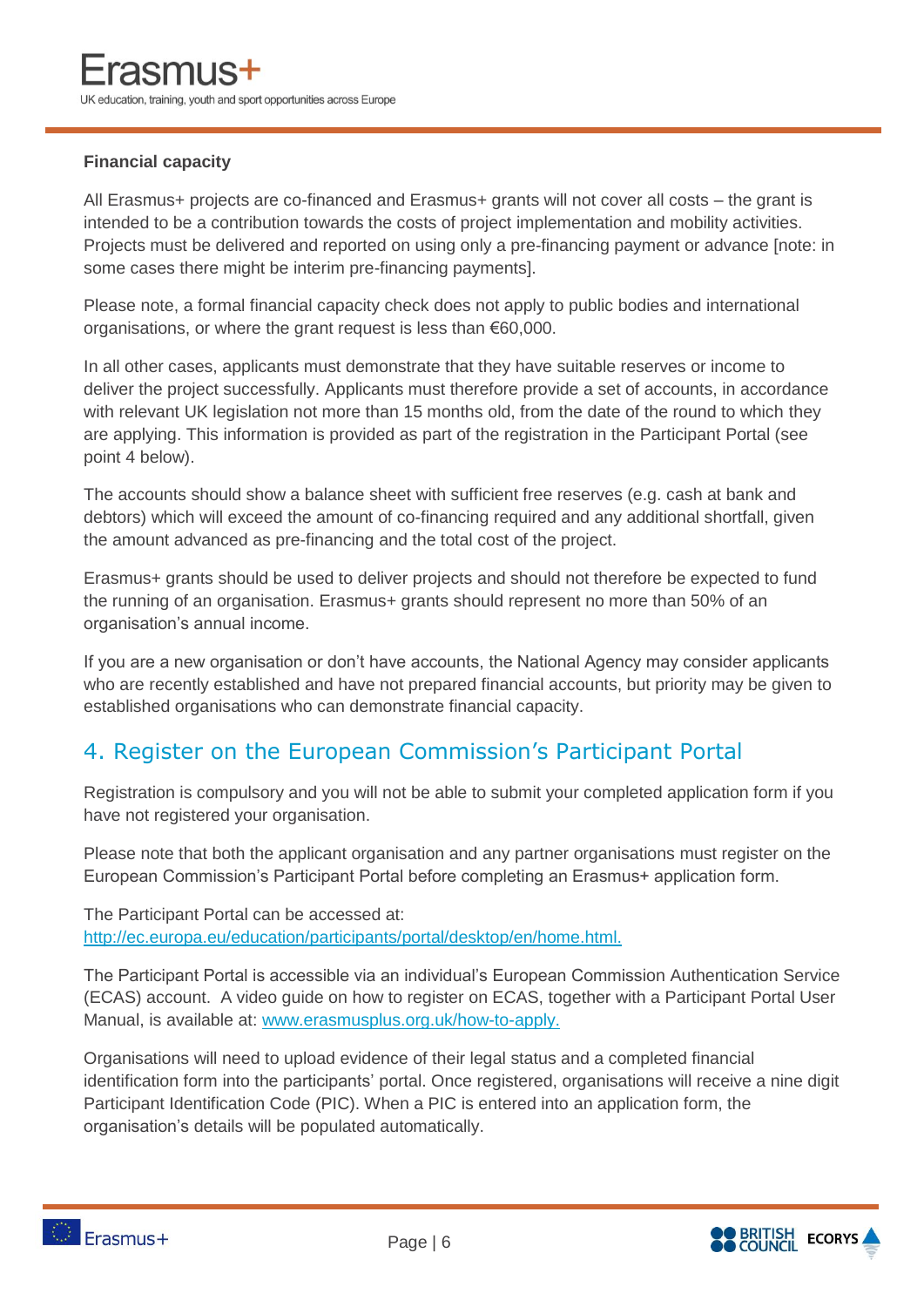Please see the Erasmus+ Programme Guide, Part C Information for Applicants, page 191, which contains detailed guidance on how to complete these steps.

If you already have a PIC, you do not need to re-register, and should use the same PIC for any further Erasmus+ applications.

#### 5. Ensure you understand the quality criteria against which your application will be assessed

In order for you to write a high quality Key Action 2 application it is essential that you understand how your application will be assessed. The assessment of applications is carried out in two stages:

1) A formal eligibility check undertaken by National Agency staff (as detailed in the application form).

2) A qualitative assessment undertaken by external expert(s) who will have been selected based on their experience and knowledge of school education.

Experts will assess each section of the application form against the following criteria:

| <b>Relevance of the project</b> | The relevance of the proposal to:                                                                                                                |
|---------------------------------|--------------------------------------------------------------------------------------------------------------------------------------------------|
| (maximum 30 points)             | the objectives of European policies relevant to one or<br>$\circ$                                                                                |
|                                 | more fields of education, training and youth;                                                                                                    |
|                                 | the objectives and the priorities of the Action.<br>$\circ$                                                                                      |
|                                 | The extent to which:<br>ш                                                                                                                        |
|                                 | the proposal is based on a genuine and adequate needs<br>$\circlearrowright$<br>analysis;                                                        |
|                                 | the objectives are clearly defined, realistic and address<br>$\circ$<br>issues relevant to the participating organisations and<br>target groups; |
|                                 | the proposal is suitable of realising synergies between<br>$\circlearrowright$<br>different fields of education, training and youth;             |
|                                 | the proposal is innovative and/or complementary to<br>$\circ$<br>other initiatives already carried out by the participating<br>organisations;    |
|                                 | the proposal brings added value at EU level through<br>$\circlearrowright$                                                                       |
|                                 | results that would not be attained by activities carried                                                                                         |
|                                 | out in a single country.                                                                                                                         |
|                                 |                                                                                                                                                  |
| <b>Quality of the project</b>   | The clarity, completeness and quality of the work programme,<br>п                                                                                |
| design and<br>implementation    | including appropriate phases for preparation, implementation,                                                                                    |
| (maximum 20 points)             | monitoring, evaluation and dissemination.                                                                                                        |
|                                 | The consistency between project objectives and activities proposed.<br>×                                                                         |
|                                 | The quality and feasibility of the methodology proposed.<br>п                                                                                    |



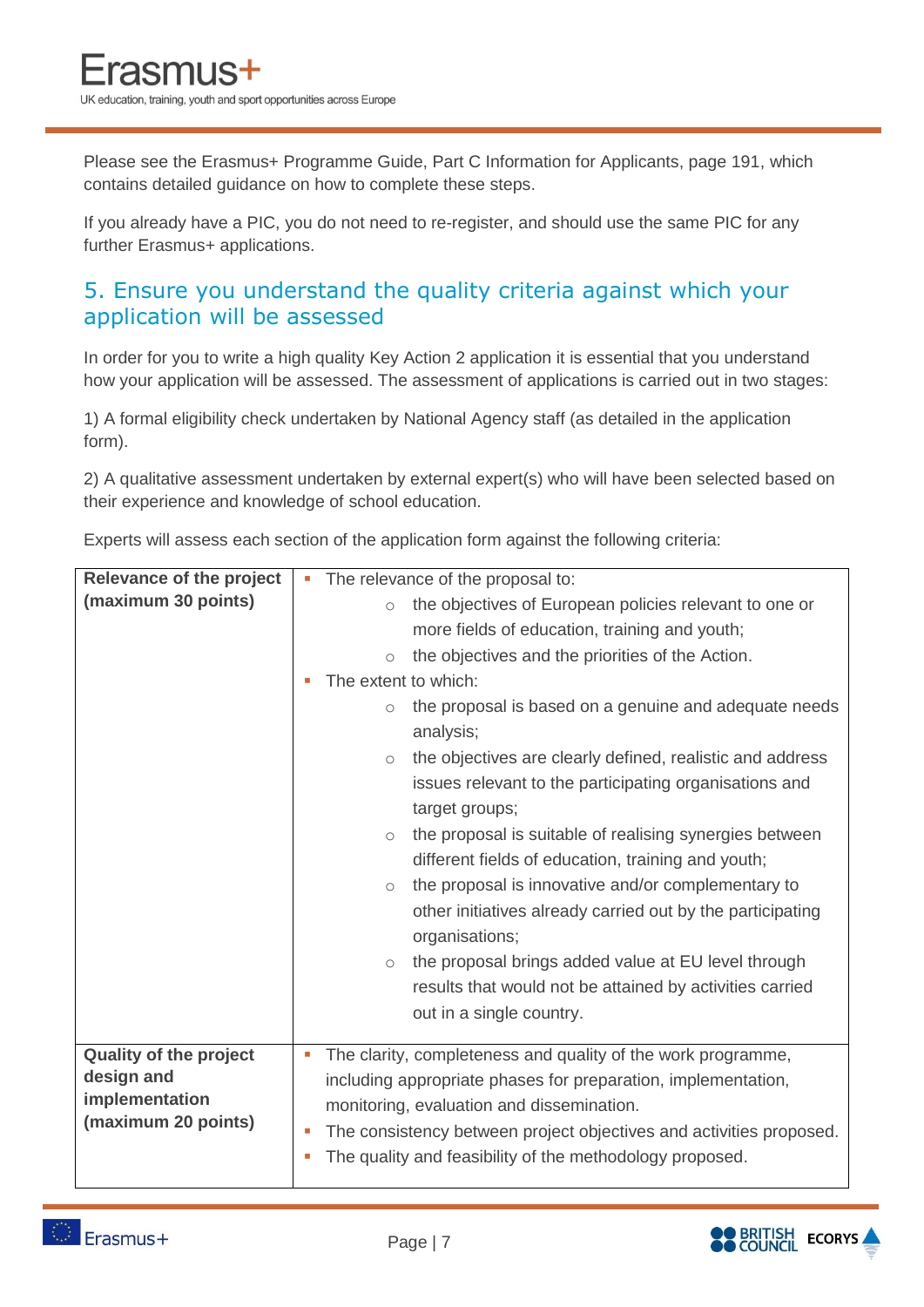UK education, training, youth and sport opportunities across Europe

| <b>Quality of the project</b><br>design and<br>implementation<br>continued                          | The existence and relevance of quality control measures to ensure<br>T.<br>that the project implementation is of high quality, completed in time<br>and on budget.<br>The extent to which the project is cost-effective and allocates<br>T.<br>appropriate resources to each activity.<br>If the project plans training, teaching or learning activities:<br>The extent to which these activities are appropriate to<br>$\bigcirc$<br>the project's aims and involve the appropriate number of<br>participants.<br>The quality of arrangements for the recognition and<br>$\circlearrowright$<br>validation of participants' learning outcomes, in line with<br>European transparency and recognition tools and<br>principles.<br>The clarity, completeness and quality of all the phases<br>$\circlearrowright$<br>of the project proposal (preparation, implementation of<br>mobility activities, and follow-up.                                                                                                                                                                                                          |
|-----------------------------------------------------------------------------------------------------|-----------------------------------------------------------------------------------------------------------------------------------------------------------------------------------------------------------------------------------------------------------------------------------------------------------------------------------------------------------------------------------------------------------------------------------------------------------------------------------------------------------------------------------------------------------------------------------------------------------------------------------------------------------------------------------------------------------------------------------------------------------------------------------------------------------------------------------------------------------------------------------------------------------------------------------------------------------------------------------------------------------------------------------------------------------------------------------------------------------------------------|
| <b>Quality of the project</b><br>team and the<br>cooperation<br>arrangements<br>(maximum 20 points) | The extent to which:<br>E<br>the project involves an appropriate mix of<br>$\bigcirc$<br>complementary participating organisations with the<br>necessary profile, experience and expertise to<br>successfully deliver all aspects of the project.<br>the distribution of responsibilities and tasks<br>$\bigcirc$<br>demonstrates the commitment and active contribution of<br>all participating organisations.<br>if relevant for the project type, the project involves<br>$\bigcirc$<br>participation of organisations from different fields of<br>education, training, youth and other socio-economic<br>sectors.<br>the project involves newcomers to the Action.<br>$\circ$<br>The existence of effective mechanisms for coordination and<br>communication between the participating organisations, as well as<br>with other relevant stakeholders.<br>If applicable, the extent to which the involvement of a participating<br>п<br>organisation from a Partner Country brings an essential added<br>value to the project (if this condition is not fulfilled, the project will<br>not be considered for selection). |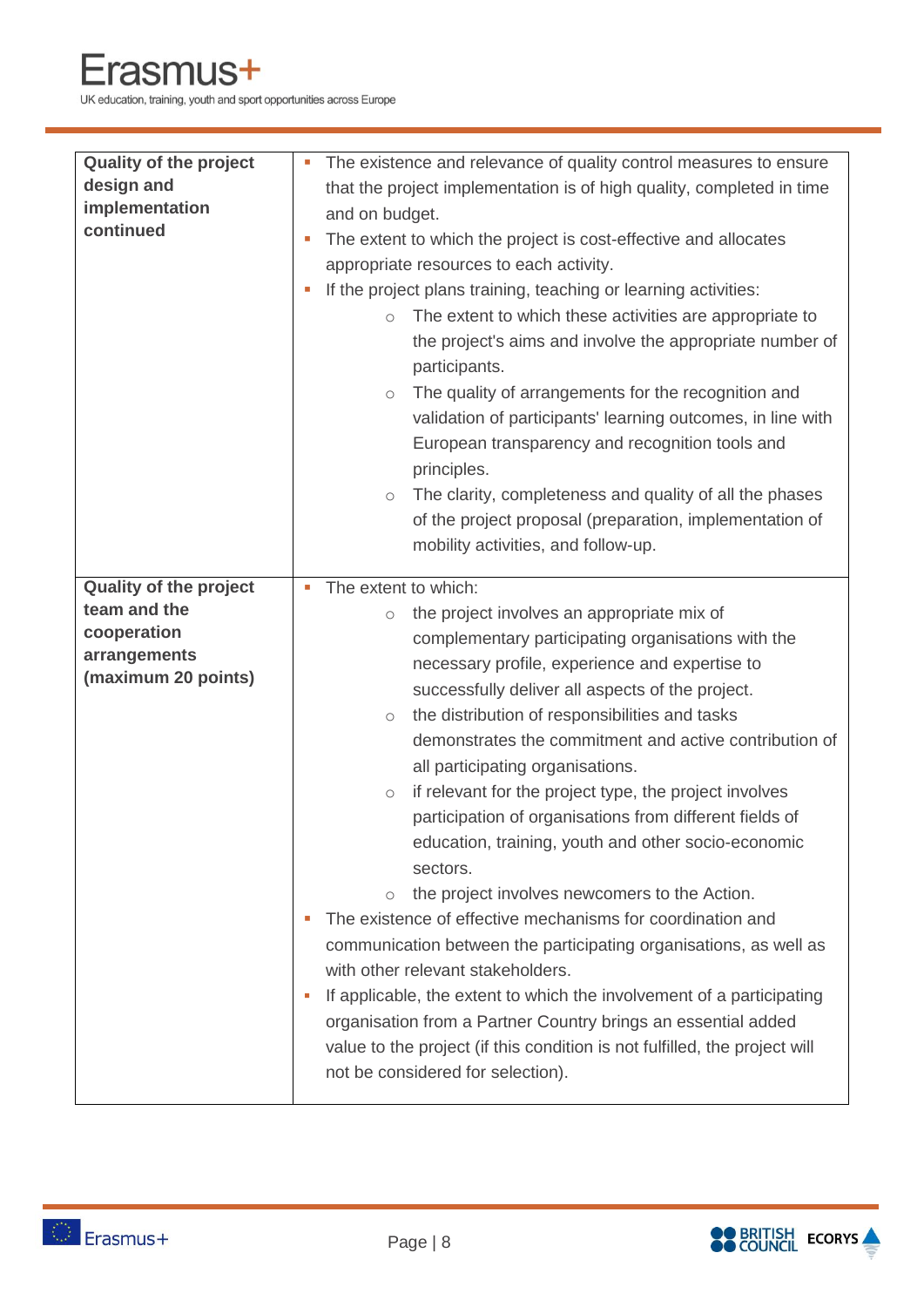UK education, training, youth and sport opportunities across Europe

| <b>Impact and</b>   | The quality of measures for evaluating the outcomes of the project<br>×,                                                                                                                                                                                                                                                                                                                                                                                                                                                                                                                                                                                                                                                                                                                                                                                                                                |
|---------------------|---------------------------------------------------------------------------------------------------------------------------------------------------------------------------------------------------------------------------------------------------------------------------------------------------------------------------------------------------------------------------------------------------------------------------------------------------------------------------------------------------------------------------------------------------------------------------------------------------------------------------------------------------------------------------------------------------------------------------------------------------------------------------------------------------------------------------------------------------------------------------------------------------------|
| dissemination       | The potential impact of the project:<br>п                                                                                                                                                                                                                                                                                                                                                                                                                                                                                                                                                                                                                                                                                                                                                                                                                                                               |
| (maximum 30 points) | on participants and participating organisations, during<br>$\circ$<br>and after the project lifetime.<br>outside the organisations and individuals directly<br>$\circ$<br>participating in the project, at local, regional, national<br>and/or European levels.<br>The quality of the dissemination plan: the appropriateness and<br>quality of measures aimed at sharing the outcomes of the project<br>within and outside the participating organisations.<br>If relevant, the extent to which the proposal describes how the<br>×<br>materials, documents and media produced will be made freely<br>available and promoted through open licences, and does not<br>contain disproportionate limitations.<br>The quality of the plans for ensuring the sustainability of the project:<br>m.<br>its capacity to continue having an impact and producing results after<br>the EU grant has been used up. |
|                     |                                                                                                                                                                                                                                                                                                                                                                                                                                                                                                                                                                                                                                                                                                                                                                                                                                                                                                         |

It is very important to note that any application scoring less than half the available points in any 1 of the 4 criteria will not be considered suitable for funding. You should therefore make sure that your application is balanced and you give attention to all aspects of the project.

You will need to ensure that each section of the application form is completed in full and that the activities conform to the Erasmus+ guidelines and the eligibility criteria (partners, duration, eligible teaching or learning activities and financial provisions). You should make sure that each answer refers to the question asked, avoid duplicating information and ensure consistency and clarity in the application as a whole. Remember to proofread your application.

## Where to Find More Help and Advice

For further information, please refer to the 'How to Apply' section on our website: [www.erasmusplus.org.uk/how-to-apply.](http://www.erasmusplus.org.uk/how-to-apply)

The Erasmus+ team at the British Council are here to help you with any queries which you may have regarding your **school education** application. You can contact the team by phoning 0161 957 7755 or by emailing [erasmusplus.enquiries@britishcouncil.org.](mailto:erasmusplus.enquiries@britishcouncil.org)



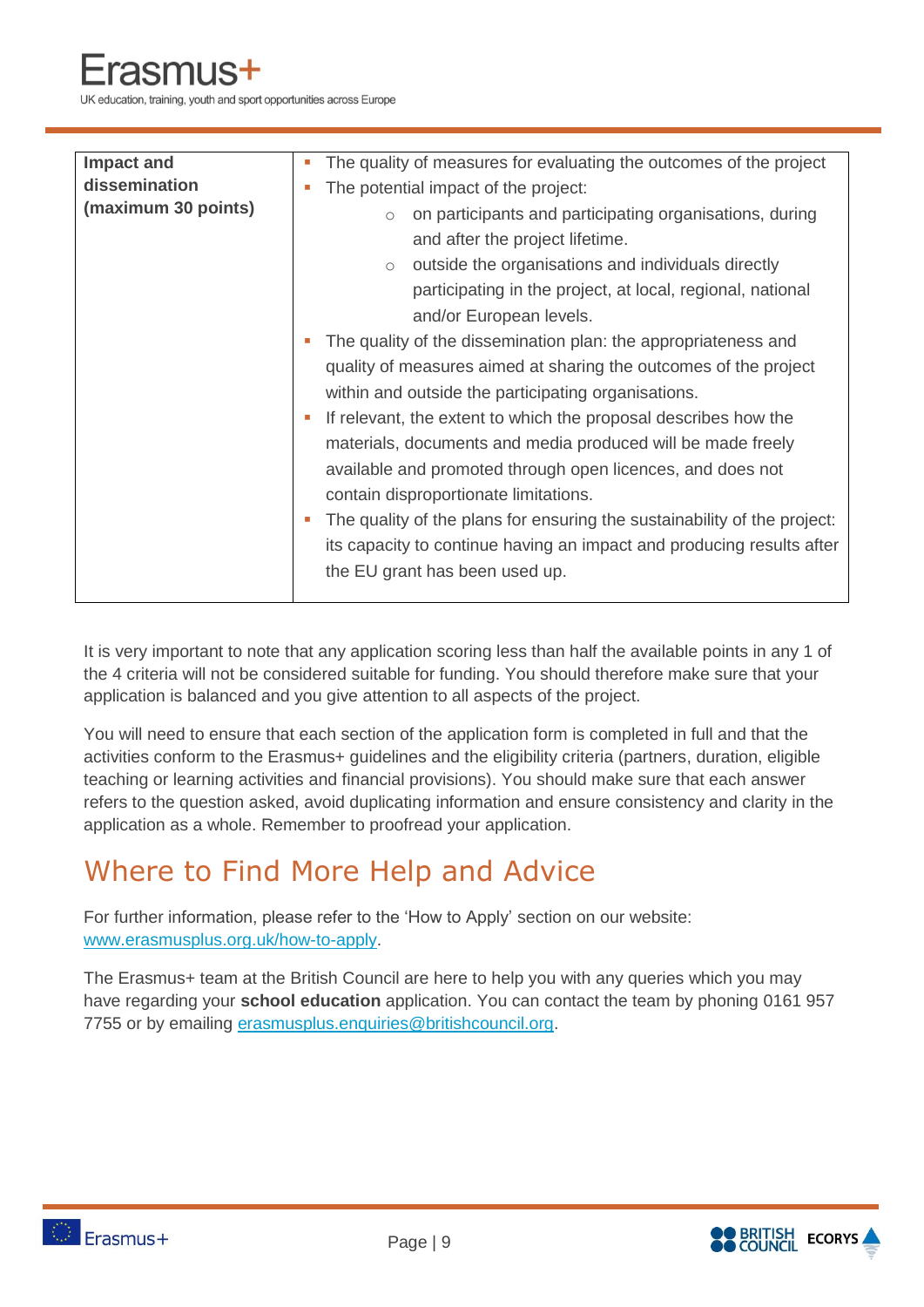## Step by step guide to completing the application

#### Introduction to the eForm

It is compulsory to complete the electronic application form (eForm) when applying for Key Action 2 schools funding. The eForm can be downloaded from the Erasmus+ website at [www.erasmusplus.org.uk/key-action-2/strategic-partnerships-for-schools;](http://www.erasmusplus.org.uk/key-action-2/strategic-partnerships-for-schools) please ensure you download the correct application form.

The eForm is a PDF file which requires Adobe Reader to edit. It is recommended, in all cases, that applicants use Adobe Reader version 10 or higher which is free to download from [www.adobe.com.](http://www.adobe.com/)

Once the eForm has been downloaded, it is important to save the application form locally as a PDF file to your computer or network. It is possible to edit the eForm directly on the user browser, however, the UK National Agency recommends downloading it to a local drive. This is important because it will prevent browsers loading any links present in the form in the same window as the eForm, causing loss of the completed eForm after the closure of the browser.

The eForm can be opened by using the 'Open' function of Adobe Reader or by double-clicking on the PDF file. The 'Open Form' window will allow you to search for the file in the available drives and folders of your computer. As long as you have saved the application locally, you do not have to be connected to the internet to complete the form. The downloaded eForm can be saved and closed at any moment without losing the encoded data.

You should fill in the required fields on the form, using the mouse or tab keys to navigate. Please note that fields appearing in grey where you are unable to enter data are "Pre-filled or Calculated Fields". You will not be able to modify these, and they will display either default values, calculation results or data already inputted in other fields or tables within the application form. If there are tables and fields in the form where multiple entries are possible or blocks/sections that can be repeated, you can add or delete rows or sections by clicking on the 'Add' and 'Delete Last' or the '+' or '-' buttons. Please note CEDEX is only applicable to French organisations and can be left blank where applicable.

It is important to remember that you will need to save your application as you go along in order to ensure that the information you have entered is retained in the form. This way, you can return to complete it as many times as necessary. Please note you will need to be connected to the internet to check your PIC code and validate the form using the 'validate' button at the bottom of each page.

Please allow sufficient time to complete the eForm, as functions such as copy and paste do not always work within the form.

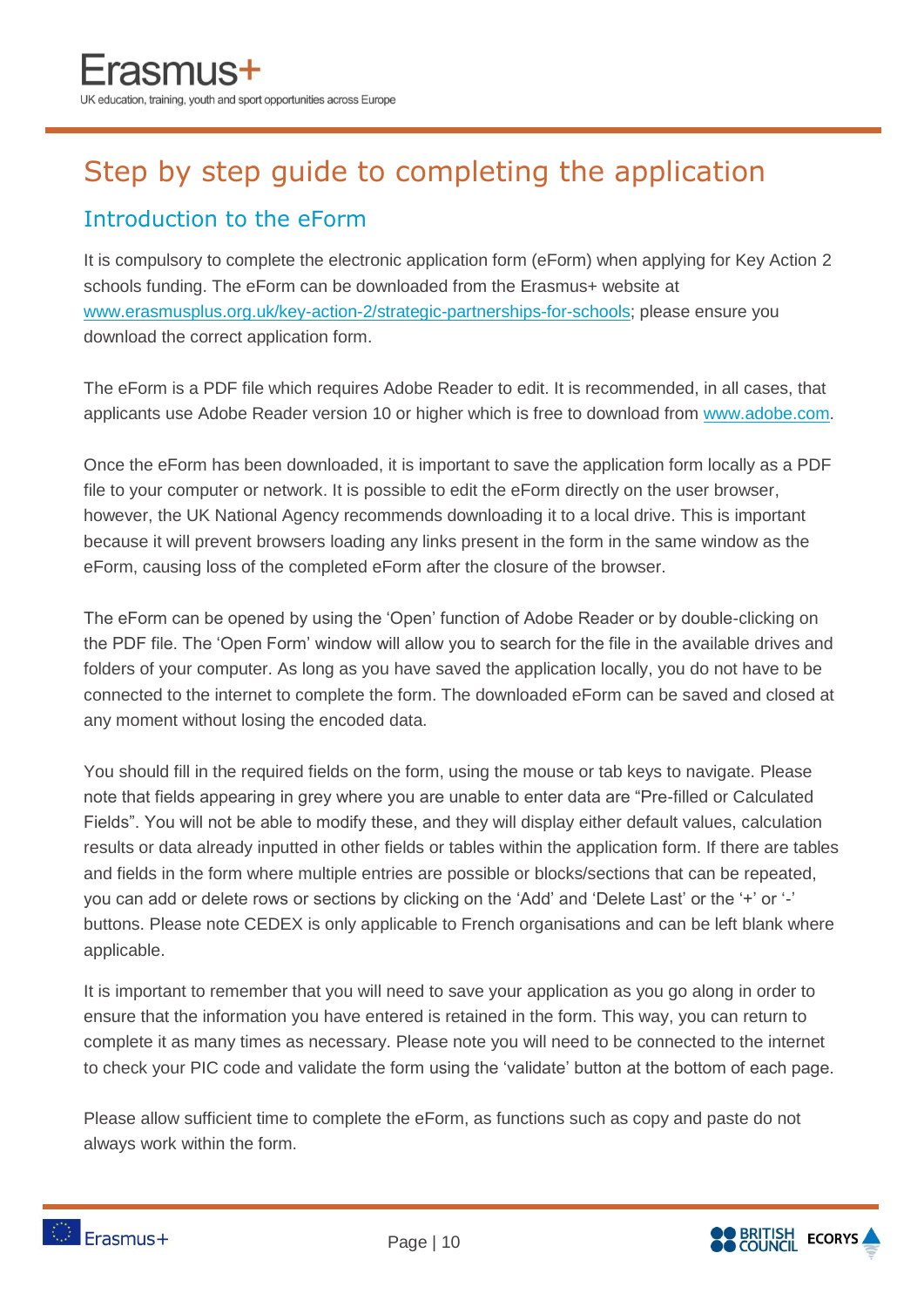#### A. General Information

This section consists of an overview of the application form.

#### B. Context

This section consists of a data table containing information specific to the application being made. Data fields including Programme, Key Action, Action, Field, Call, Round and Deadline for Submission have already been pre-filled. Applicants should check that the pre-filled fields: Key Action, Action and Field correspond to the funding being applied for:

**Key Action**: Co-operation for innovation and the exchange of good practices

**Action**: Strategic Partnerships

**Field**: Strategic Partnerships for school education

If any of the above fields do not apply to your institution or the grant you wish to apply for, then you are using the wrong form – please visit [www.erasmusplus.org.uk/how-to-apply/key-action-2-co](http://www.erasmusplus.org.uk/how-to-apply/key-action-2-co-operation-for-innovation-and-exchange-of-good-practices)[operation-for-innovation-and-exchange-of-good-practices](http://www.erasmusplus.org.uk/how-to-apply/key-action-2-co-operation-for-innovation-and-exchange-of-good-practices) and select the appropriate application form.

**Is your partnership composed of only schools?** Select 'no'.

**Partnership between regions?** Select 'yes'

**Language used to fill in the form:** Select English from the drop-down menu for applications made to the UK National Agencies.

#### B.1. Project Identification

**Project Title:** Enter the title of your project

**Project Acronym:** Enter your project acronym if applicable. This field is compulsory so if you do not have an acronym for your project, please repeat your project title here.

**Project Start Date (dd-mm-yyyy):** Enter 1 September 2014

**Project Total Duration (Months):** Select 24 or 36 months

**Project End Date (dd-mm-yyyy):** Select either 31-08-2016 or 31-08-2017 from the calendar, based on whether you are applying for a 2 or 3 year partnership.

**Applicant Organisation Full Legal Name (Latin characters):** This will be automatically pre-filled when you complete the Applicant Organisation details below

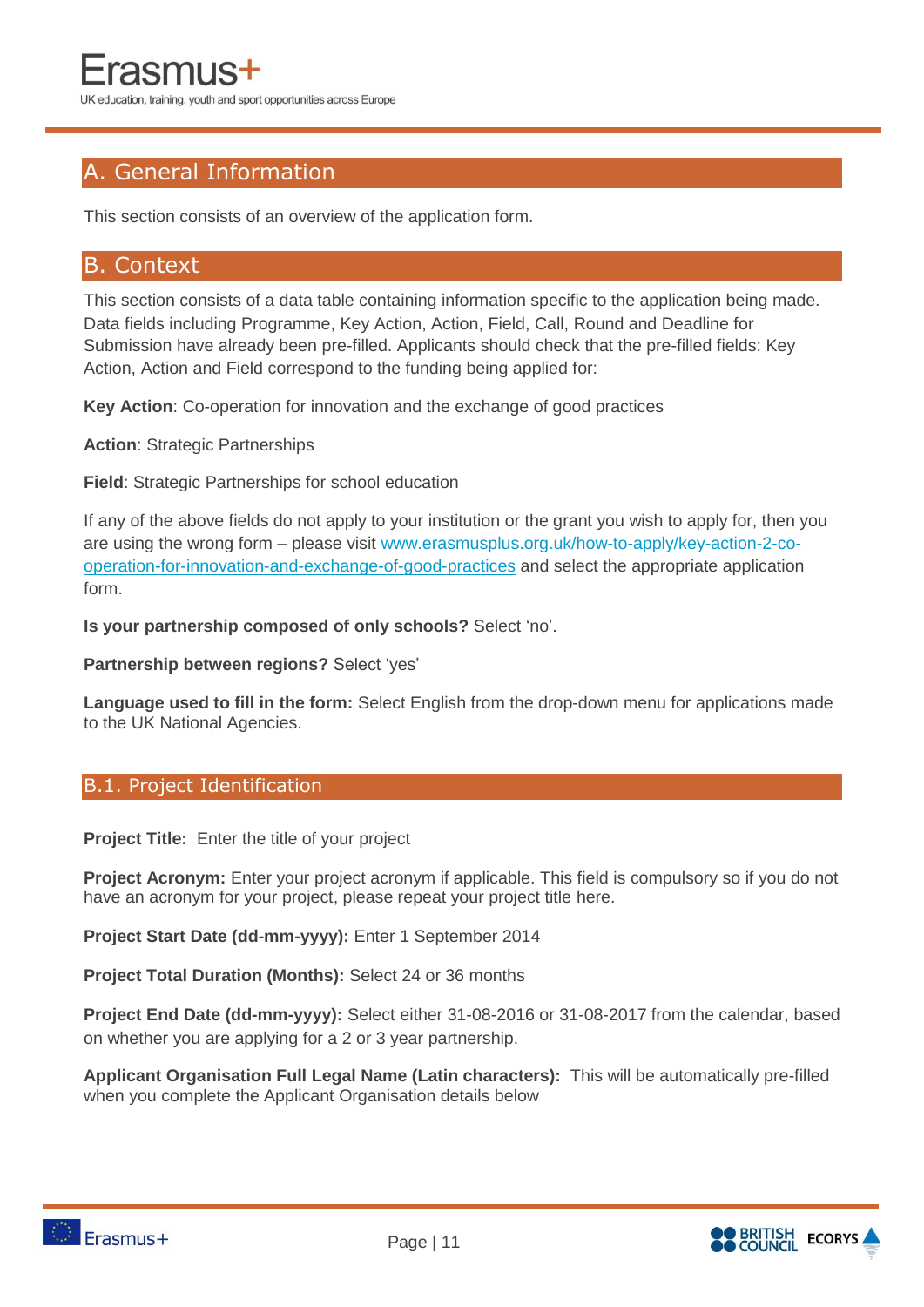#### B.2. National Agency of the Applicant Organisation

**Identification:** Select **UK02** from the drop down box.

#### C. Participating Organisation(s)

#### C.1. Applicant Organisation

The local/regional authority should enter their organisation's PIC number into the application form and click 'Check PIC'. If you already have a PIC, please use the same PIC for your KA2 application.

Once you have entered your PIC in the box and selected 'Check PIC,' a number of fields should populate automatically. Please see page 7 of the User's Guide at [http://ec.europa.eu/programmes/erasmus-plus/documents/manualurf\\_en.pdf.](http://ec.europa.eu/programmes/erasmus-plus/documents/manualurf_en.pdf) Erasmus+ application forms cannot be submitted without this information.

If there are any changes to the information originally provided participants should log back onto the Participant Portal and update the information accordingly.

If you receive an error when clicking 'Check PIC' – and you've checked you're entering the right code – please contact [erasmusplus.enquiries@britishcouncil.org.](mailto:erasmusplus.enquiries@britishcouncil.org)

**Organisation Authority Level:** Select either 'Local Authority' or 'Regional Authority'.

#### C.1.1 Profile

This section of the form will also be pre-filled using the information submitted on to the European Commission's Participant Portal. Please check that this information is accurate and update in the Participant Portal if not.

If you experience problems with this stage and the fields are not populating correctly, we recommend that you check your organisation's registration in the Participant Portal. If the field 'Type of Organisation' found in this section of the eForm has not been completed in the Participant Portal then the applicant organisation details will not populate the form and this will cause an error to occur. This field is not compulsory during the Participant Portal registration process but is essential for the completion of the eForm.



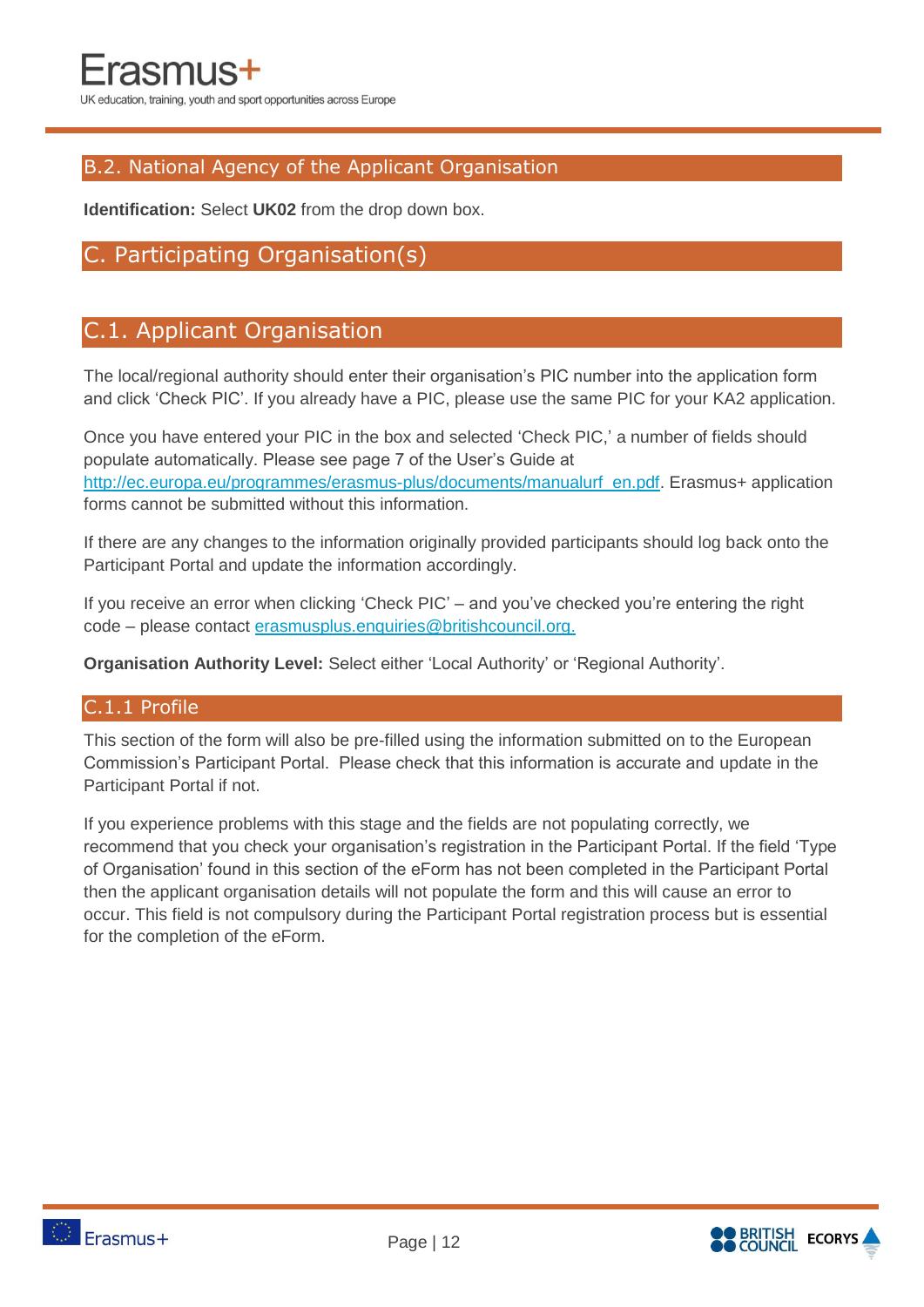#### C.1.2. Background and experience

**Please briefly present your organisation and local associated partners:** Enter details about your own organisation and the local associated partners, e.g. type of organisation, size, scope of work, areas of specific expertise in relation to the project, specific social contexts and if relevant the quality systems used.

**What are the activities and experience of your organisation and local associated partners in the areas relevant for this project? What are the skills and/or expertise of key persons involved in this project?** Enter details about the experience and activities of your own organisation and the associated partners and how they are relevant to this project. What skills and expertise do the key people bring to this project?

**Have you applied for/received a grant from any European Union programme in the 12 months preceding this application?** Please select from the drop down menu. If you select 'yes' here, complete the table with the relevant information. To add more activities, click on the "+" icon. To delete activities, click on the "–" icon. If you have been involved in previous projects but do not know the exact details please contact your National Agency.

#### C.1.3. Associated partners

Complete name and address details and the type of organisation for each of the associated partners in your project.

#### C.1.4. Legal representative

Enter the details of the person who is authorised to enter into a legally binding commitment on behalf of your employer. For schools, this will almost always be your head teacher, and so we will always request that your head's details are entered here. If your application is approved this person will be the signatory for the Grant Agreement.

Please complete every field in this section.

If the appropriate contact address for the legal representative is different from the main contact address for the applicant organisation, you will need to tick the box to indicate this and complete the address details.

#### C.1.5. Contact Person

Please complete all available fields in this section. We will use these details as the first point of contact for the application and, should it be successful, the grant.

#### C.2 Partner organisation

Please repeat the process above for each local or regional authority involved in your partnership as well as the details of their associated partners. All of the information must be entered fully for each local or regional authority and associated partner. To add more partners, please click on the 'Add Partner' icon. To delete a partner, please click on the 'Delete last partner' icon.

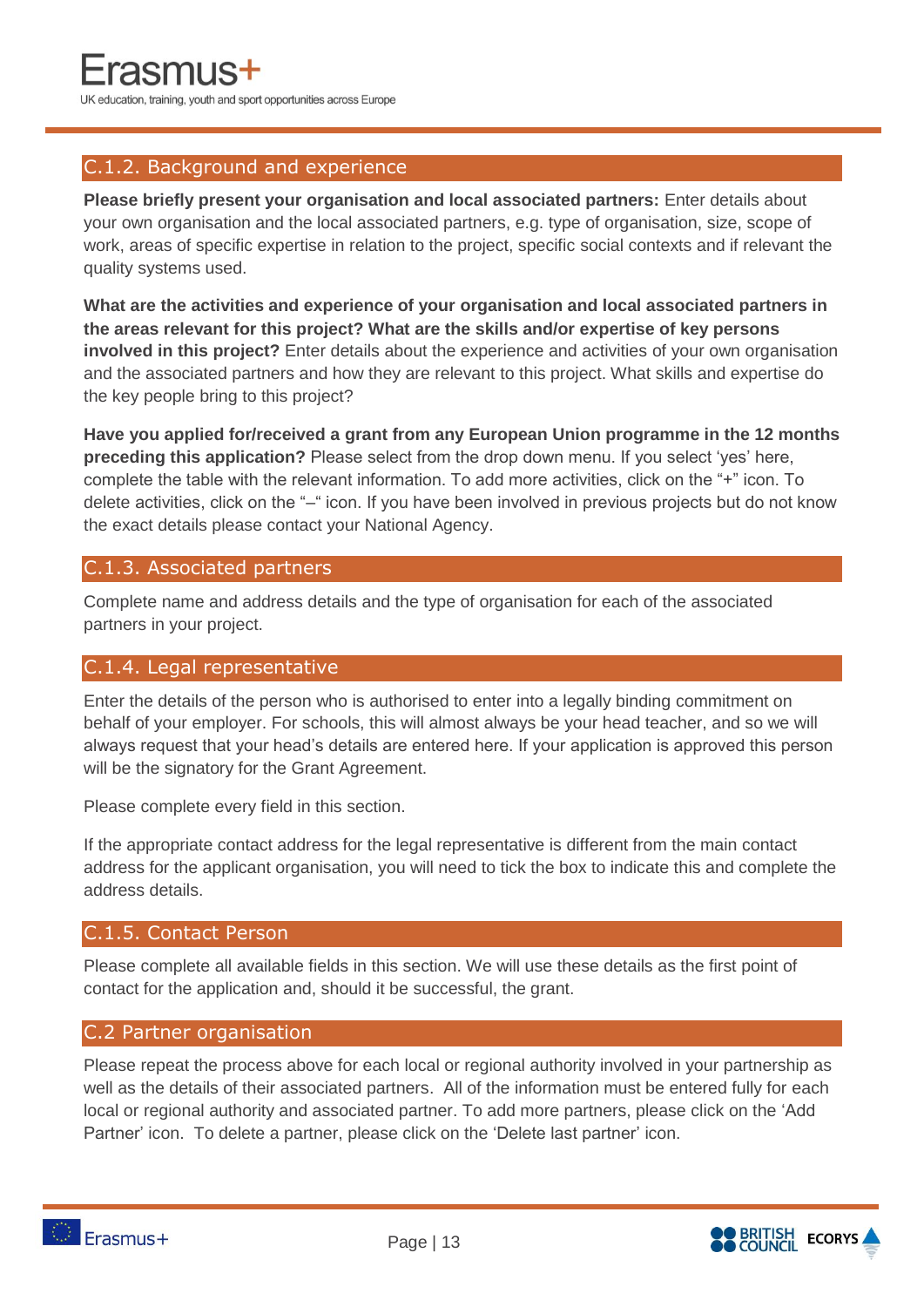Strategic Partnerships involving local or regional authorities must include at least one other local or regional authority (partner organisation) from a different Programme Country; additionally the partnership must include at least one school and one local organisation active in another field of education, training and youth or active in the labour market in each participating country, these are known as 'Associated Partners'. If you plan to include a local or regional authority from a Partner Country (see list on page 24 of the Programme Guide), you must demonstrate the essential added value in doing so in the narrative of your application and they must be in addition to the minimum of two partner organisations from two programme countries.

Any partner organisations will also need to have a registered PIC.

#### D. Description of the project

**Rationale, issues and needs to be addressed by the project.** All projects should propose to address a need of their region, including the schools and community. Please outline how this need and the objectives were established, i.e. through research, planning meetings etc. You should demonstrate how staff or other key stakeholders such as decision-makers are actively involved in shaping the project proposed, to ensure its relevance. The objectives of the project should clearly seek to address the needs you establish and be relevant to the participants, organisations and any other key stakeholders identified. You should also make it clear which education policy areas your project will address; please see page 27 of the Programme Guide.

**How is it innovative and complementary?** This Action aims to support the development of innovative practice, enhance the quality of pupil and staff work, build capacity in schools and foster strategic cooperation between school organisations. You should identify how this project will build on previous projects or experience within applicant organisations or more widely and any innovative aspects you will pilot. It should be clear that this is not a stand-alone project.

**Partners:** How did you choose the project partners and what experiences and competences will they bring to the project? How was the partnership established and does it involve organisations that have never been previously involved in a similar project?

Strong partnership is crucial to the successful delivery of an international project. Please detail how the partnership was formed, i.e. through events, previous cooperation, networking etc. Identify those partners that have least or most experience in the type of project you propose. Please detail each partner's contribution in terms of the skills and experience they have that is relevant to this project. You should demonstrate that your partnership's skills and experiences will ensure a successful project, or identify any gaps that you will address through research, learning, consultation with experts, etc.

If your project includes organisations from outside the programme countries (i.e. from partner countries) it must be clear how they bring added value to the project (e.g. by introducing new practices), which partners from programme countries could not bring. This will be assessed rigorously.

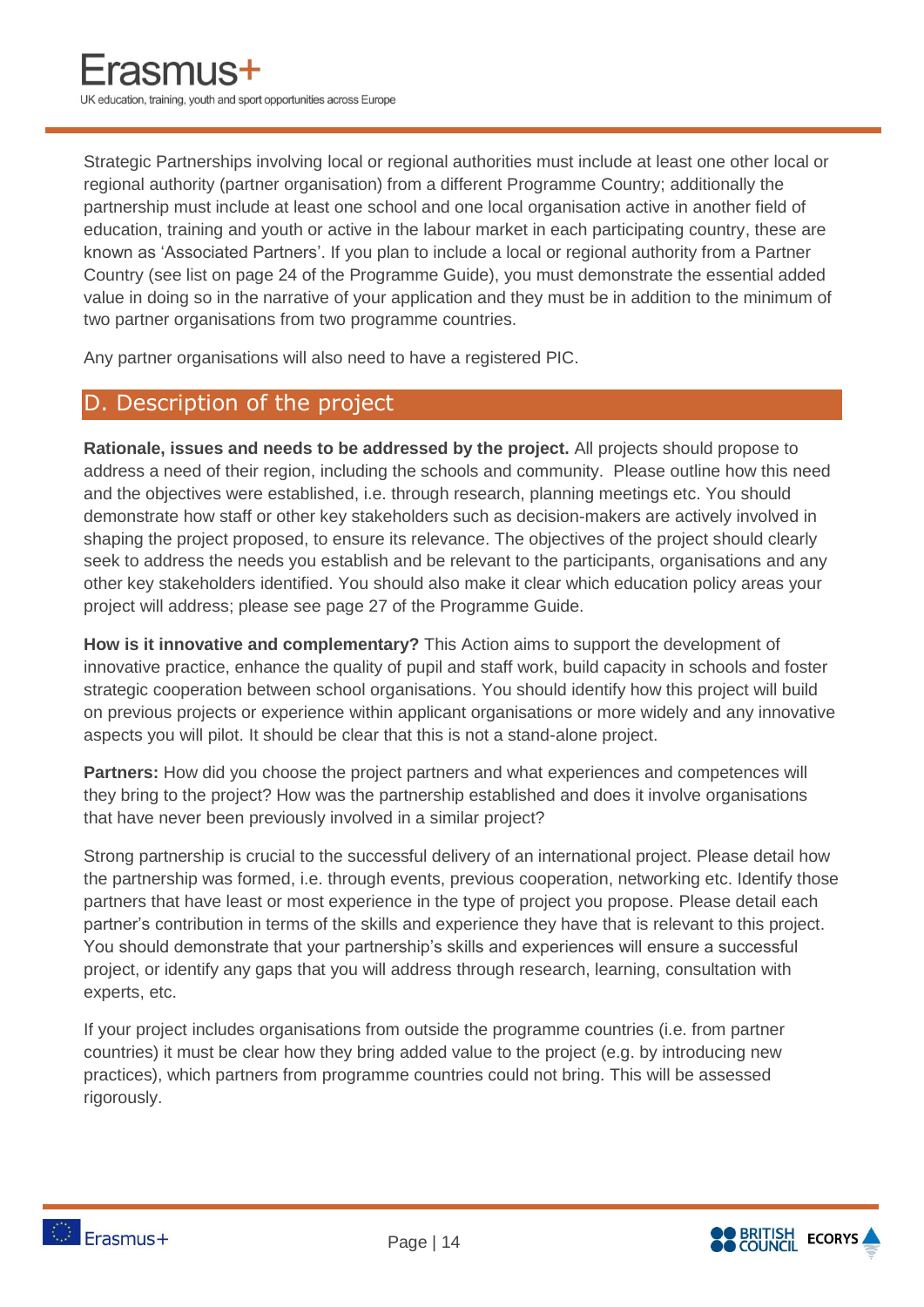**Cooperation and communication:** these are central to the success of your project delivery. Please show how all partners will communicate, how you will work together on activities, and how you will communicate with other important stakeholders, who should be identified as far as possible.

Include details of planned transnational project management meetings, including when they will be and who will participate. You need to demonstrate that each meeting is needed and is cost effective as compared with other means of communication and coordination.

**Priorities**: Select from the dropdown menu and choose the most relevant priorities up to a maximum of two. Do not worry if this doesn't cover everything. To add the second topic click on the "+" button and remove by clicking on the "–" button.

**Topics:** Select from the dropdown menu and choose the most relevant topics up to a maximum of three. Do not worry if this doesn't cover everything. Please add more by clicking on the "+" button and remove by clicking on the "–" button.

**Results:** The results are the outputs of your project during the partnership and on completion – what you will produce or the immediate changes you hope to effect, for example changes in individuals or organisations, integration of best practice into the curriculum, changes to policy or increase in entrepreneurial skills. Please note that this section overlaps with later sections, so consider carefully whether your results are "intellectual" e.g. articles, course materials etc., or events, teaching, training and learning activities. These might fit better in other sections. You will also need to consider impact, for example, you may aim to develop further skills such as advanced IT competence in a certain number of students (result), and they may then become more employable (impact).

#### E. Preparation

This section concentrates on project planning and management.

The proposal should demonstrate that all phases of the project, including the preparation phase, have been properly considered in order for the project to reach its objectives. Any preparation activities should be clearly defined and be relevant to the proposal.

Please detail planned preparation phase, as necessary and relevant to the activity you propose. You may wish to include the following (this is not an exhaustive list):

- **Industrial arrangements**
- Fisk management and approach to ensure safety of participants<br>Exercise of participants (if appropriate)
- selection of participants (if appropriate)
- **•** partnership coordination activity
- $\blacksquare$  training
- **research**
- **Industrian** language preparation
- **•** baseline surveys to support later impact measurement
- communication overall and promotion to local and wider community about your project
- delivery of activities across the partnership period
- allocation of tasks amongst partners including lead on specific tasks
- **EXECT** monitoring, evaluation and dissemination of project achievements.

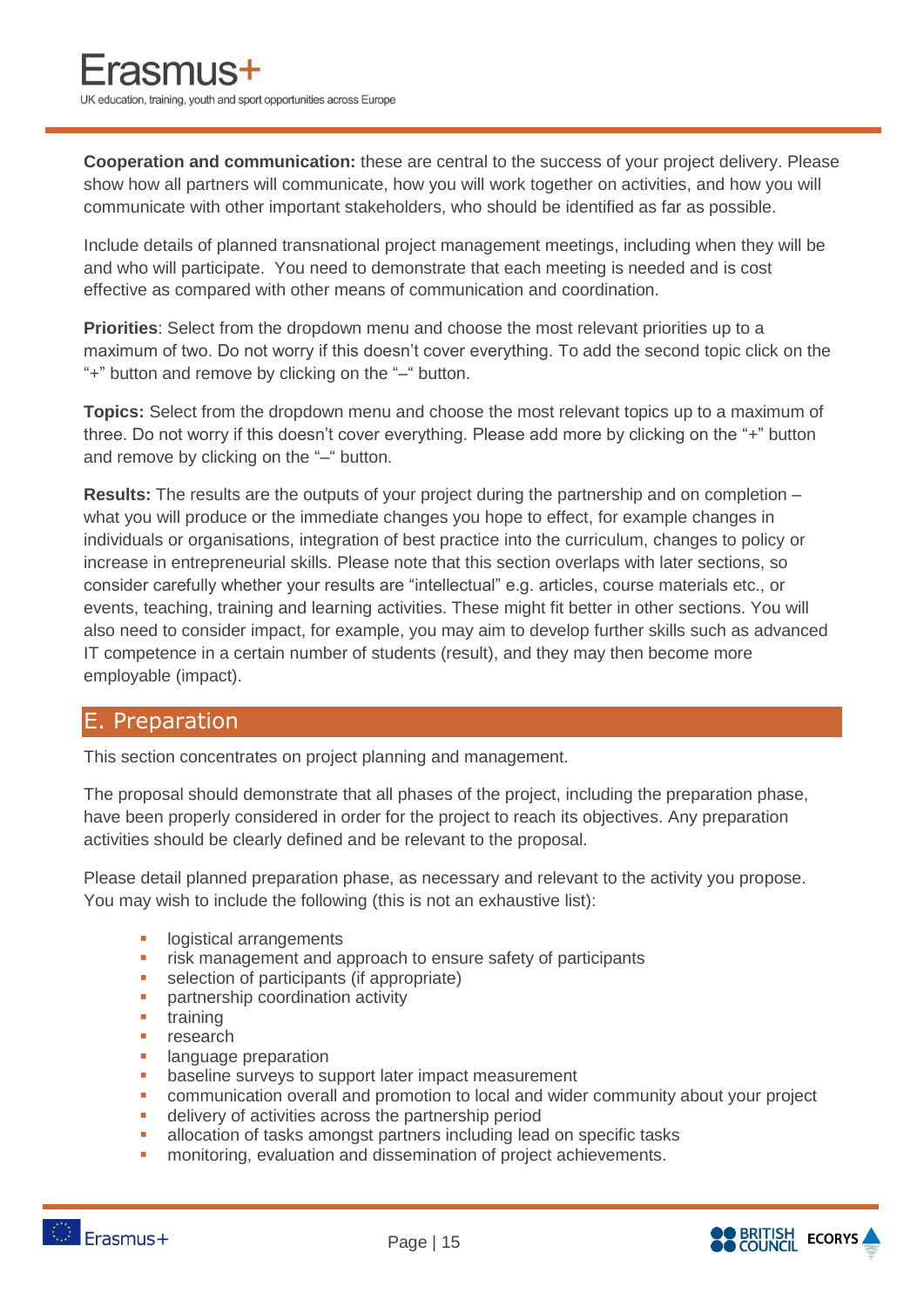#### E.1 Project management

**Management of project budget and time:** How will participants ensure cost effectiveness and value for money in terms of activities and results? Is the grant request realistic for good quality implementation of the planned activities? The work programme should demonstrate a well-planned, realistic timetable for the duration of the proposal.

All Erasmus+ projects are co-funded, which means that you will need to outline your sources of cofunding, i.e. income, reserves or contingency funds and demonstrate how they will contribute to the success of the project. You will need to demonstrate that grant funds are to be used in a way which demonstrates value for money. Please outline your system for recording and monitoring expenditure throughout your project and your access to co-funding.

Preparation, implementation, evaluation and dissemination will need to be completed by the project end date. Please detail your planned methods for monitoring progress on each stage of the project with the participating organisations and key stakeholders (where appropriate).

**Monitoring and evaluating quality:** Please list appropriate monitoring and evaluation activities including methods, tools and staff with appropriate skills and knowledge to conduct these activities that will be undertaken at critical stages in the project. Demonstrate how these activities will ensure successful project delivery and measure how needs have been addressed, along with appropriate learning outcomes and impact measures. Please explain why it is relevant to perform these activities daily, weekly, monthly, etc.

**Risk:** Please list key risks during the project (related to context, nature of activities planned, participants' needs and so on) with a control measure proposed to minimise the likelihood and/or impact of the risk. Measures to ensure good cooperation such as partnership agreements or codes of conduct may be outlined here, to note any agreed process for mediating disputes or disagreements.

**Activities and indicators of achievement (quantitative and qualitative):** The proposed methodology should be realistic and appropriate for producing the expected results. How will consistency between objectives, activities and results be measured? Are the proposed activities the most appropriate to address the aims of and reach the objectives of the project?

#### F. Implementation

This section concentrates on the delivery of your project. You are asked to give details of activities against each type of output (intellectual outputs, multiplier events, and learning, teaching and training activities).

**Organisation of activities:** You need to demonstrate a project methodology which is well suited to your objectives and outputs. How will your activities be organised? Who will manage and lead them? How will responsibility for the different activities be divided between partners, taking into account their individual strengths?

**Target groups:** Please mention all groups who will be involved in, or directly affected by your activities and outputs. This should relate to the rationale and needs addressed in Section D, 'Rationale, issues and needs to be addressed by the project'.





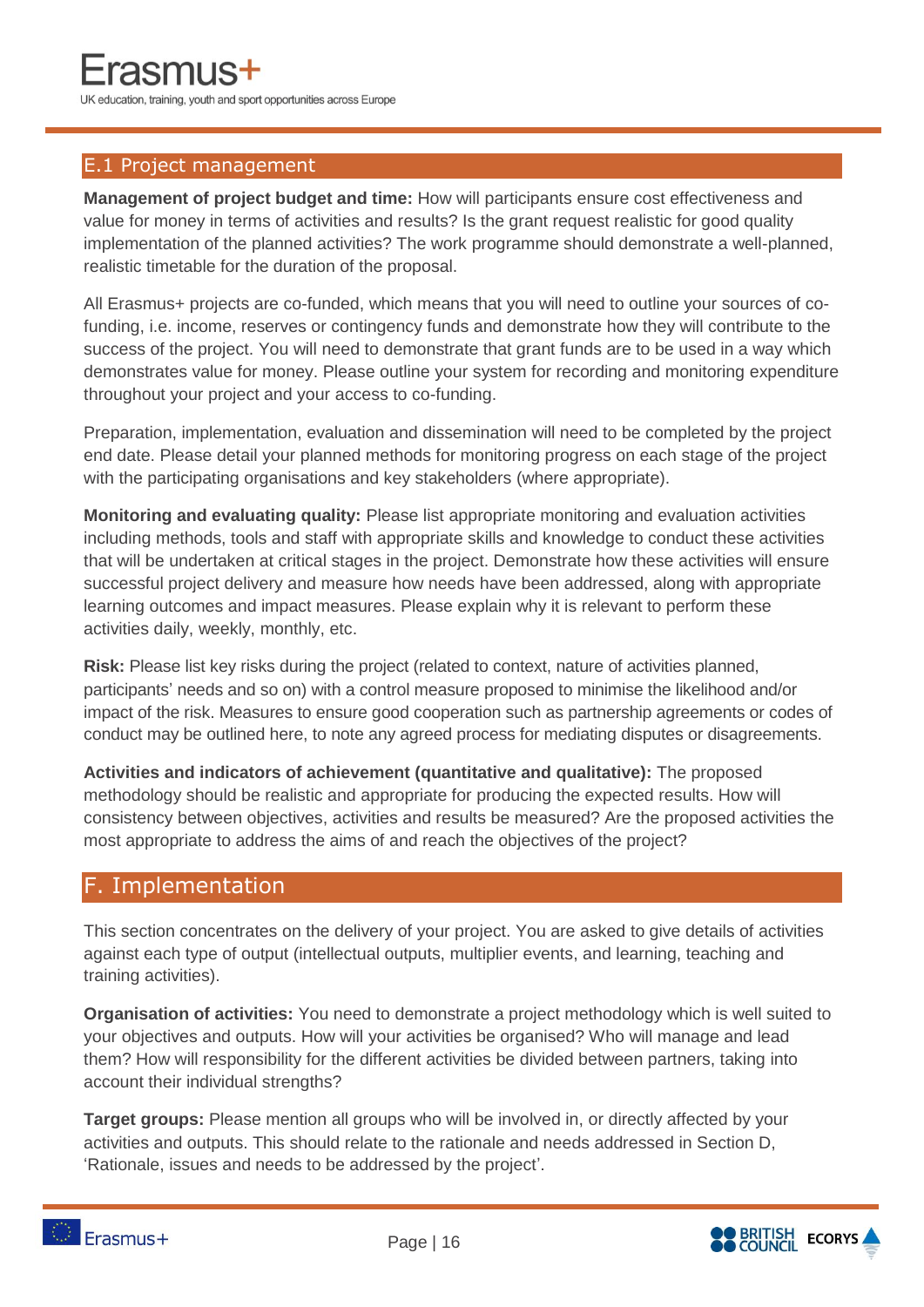#### F.1 Involvement of Participants with Fewer Opportunities

Reaching disadvantaged groups is a focus of Erasmus+. In this section you can provide details of any participants facing situations that make their involvement more difficult, such as disabilities, cultural differences, educational difficulties, health problems.

Please click on the appropriate button to answer 'yes' or 'no'. Additional fields will appear if you click 'yes'.

**How will you support participants:** Provide details of how you will support participants who face additional challenges, for example, describe relevant adjustments, additional preparation or support during the activity or follow up that these participants will require, in addition to your plans for the rest of your participants. This may be training, venue requirements, use of technology or specialist support staff, for example.

**Which types of situations are these participants facing:** From the drop down box select the most appropriate categories to describe the situations these participants are facing. Click "+" to add further categories, or "-" to remove the last category selected.

#### F.2 Project activities

#### F.2.1 Intellectual outputs

Intellectual outputs are activities requiring substantial staff input in order to produce tangible and significant outputs in terms of potential impact and transferability to other organisations. Separate funding can be requested to cover the production of such outputs.

They include publications, for example academic papers, policy recommendations at different levels, need analyses, curricula and course materials, new methodologies, training materials, assessment methods and materials, handbooks, advice and guidance, case studies and good practice, websites (though not platforms for project management), innovative uses of IT and different media, ICT based tools and software, evaluations and reports.

To distinguish the production of such outputs from those covered by the funding automatically awarded to a project for 'Project management and implementation', these outputs will have to be set out in detail, demonstrating clearly the concrete outputs and the related effort put into producing them.

The outputs should be innovative and creative, and be developed with a clear aim of transferability or usability to organisations other than those participating in the project.

If you are not creating any intellectual outputs that require additional funding you do not need to complete this section.

To add details, click on the 'Add Output' button and complete as indicated. Some fields complete automatically.



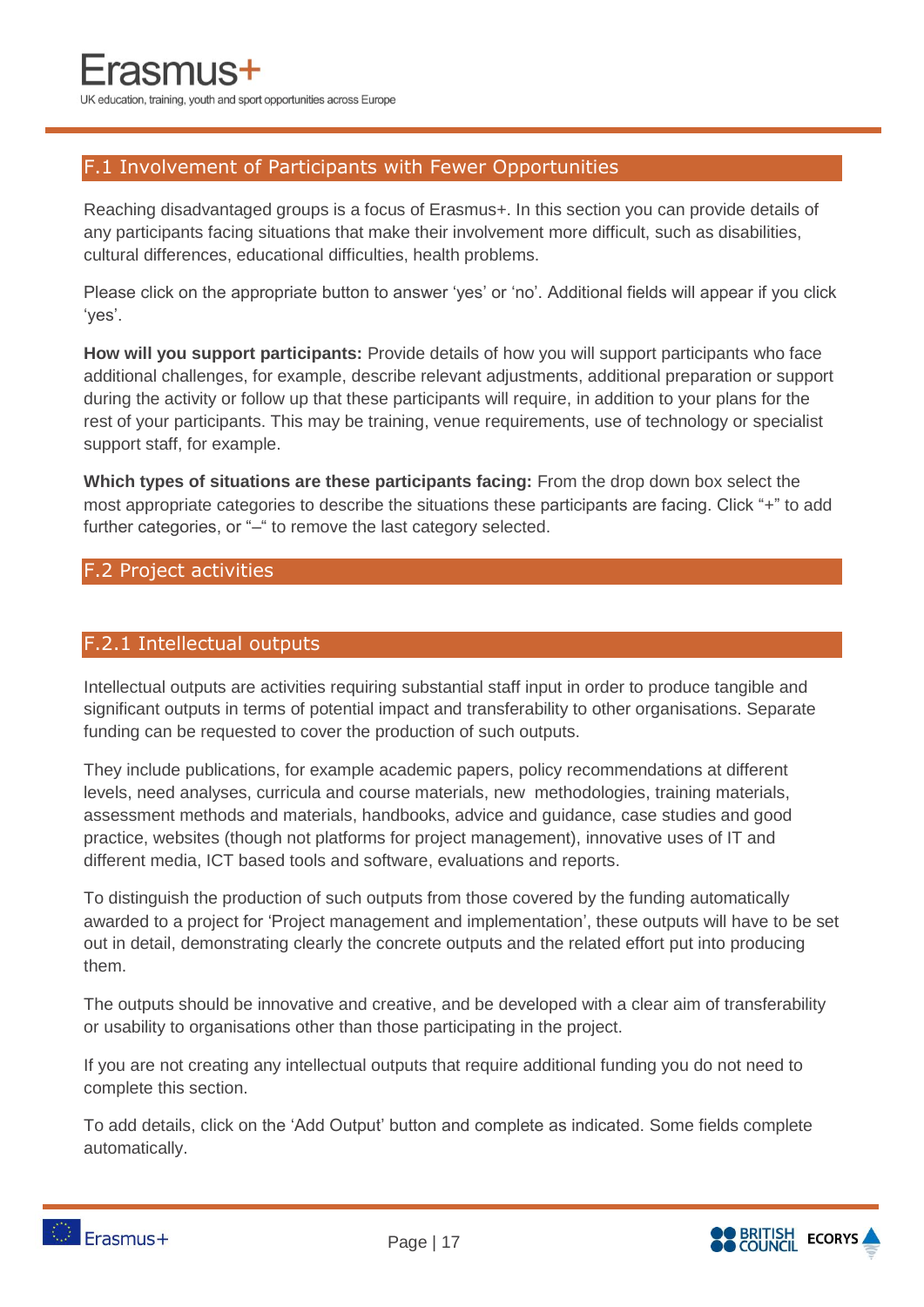**Output Title:** Enter a title for the output.

**Output Type:** From the drop down box select the type of output that best fits what you are producing, e.g. Course/curriculum, Policy recommendations/guidelines, etc.

**Output Description:** Enter a detailed description of the output, including justification and who outside of the project could benefit from the output and how (details of how the output will be produced is entered later).

**Languages:** From the drop down box select the language in which the output will be produced. Click "+" to add further lines if the output is being produced in more than one language, or click "–" to remove a line. Please note that you can remove only the last line entered.

**Media:** From the drop down box select the media in which the output has been created, e.g. book, DVD, exhibition.

**Activity:** this section relates to the timeline and activities involved in creating the output.

**Project Phase:** From the drop down box select the phase of the project to which the output relates, e.g. preparation, implementation, dissemination, etc.

**Title:** Enter a title for the activity; for example if the output is a DVD, it could be 'DVD production' or 'DVD editing'.

**Description:** Enter details of the activity being undertaken, for example 'Filming of the DVD at St. John's Primary School'.

**Tasks and role of each organisation:** Enter details of the tasks of each organisation involved in this activity.

**Estimated start date:** Enter the estimated start date of the activity.

**Estimated end date:** Enter the estimated end date of the activity.

**Activity Leading Organisation:** From the drop down box select the organisation leading on the activity.

**Participating organisations:** From the drop down box select other organisations also participating in the activity. Click "+" to add further organisations if multiple organisations are involved or click "–" to remove a line. Please note that you can remove only the last line entered.

You can add more outputs as you develop your application; however you can remove only the last output added.

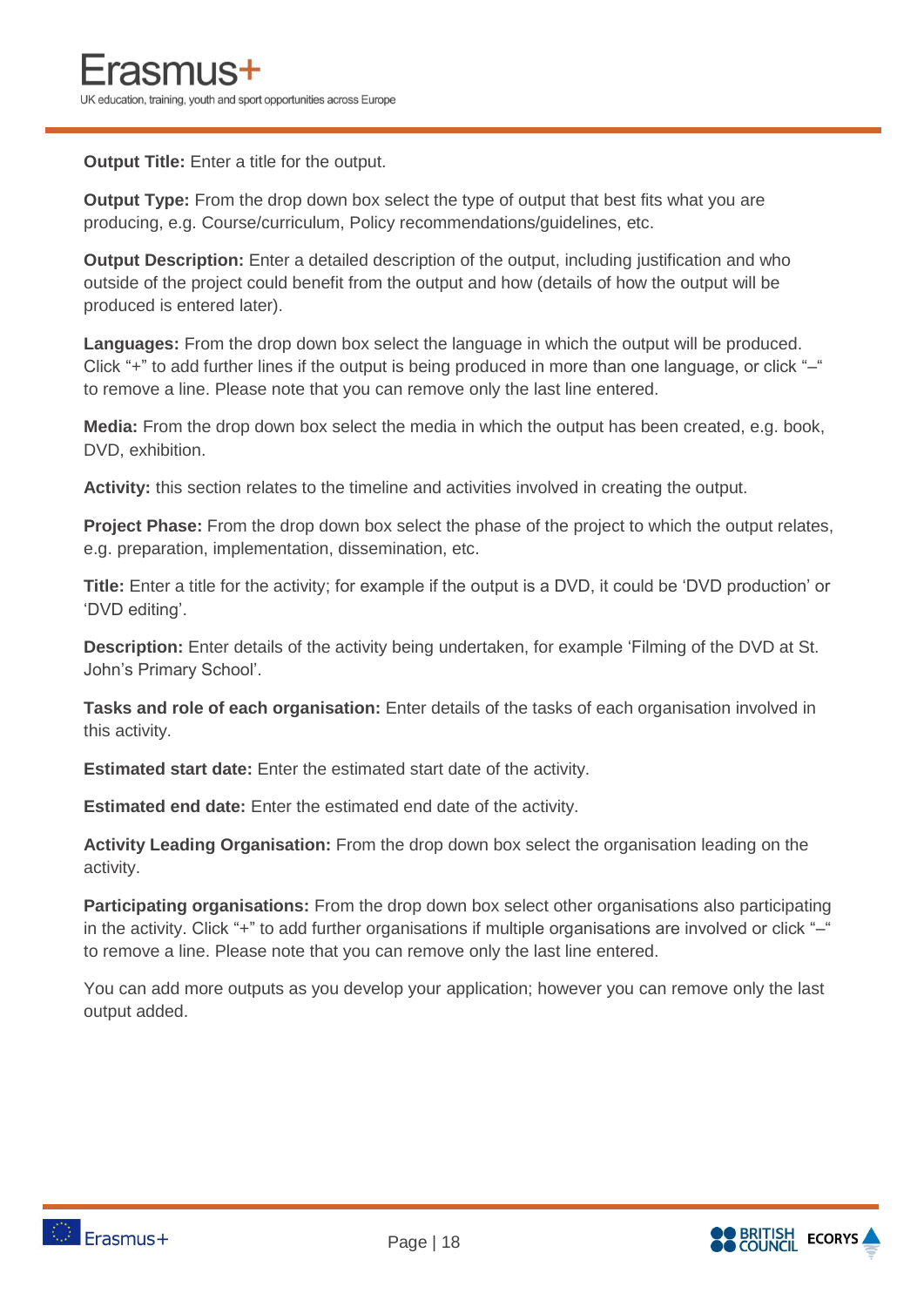#### F.2.2 Multiplier Events

Multiplier events are those organised by the partnership, for example conferences, seminars or meetings, that are directly associated to one or more of the intellectual outputs developed by the project. If you are not planning to hold any multiplier events, you do not need to complete this section, however, if you do not fill in this section you cannot request funding retrospectively.

The aim of such events should be to test, implement or disseminate, for example, the intellectual outputs to a wider audience, involving a large number of participants from organisations beyond the partnership itself. Such events can be organised at national or transnational level.

Both the profile and number of participants will have to be justified, as well as the approach to attract and involve the relevant external organisations and stakeholders.

Funding for multiplier events cannot be used to organise general meetings of the project partnership. This means that there should be no overlap with the transnational project meetings (Section H.2) or the transnational learning/teaching/training activities (Section F.2.3).

To add details, click on the 'Add Event' button and complete as indicated. Some fields complete automatically.

**Event Title:** Enter a title for the event.

**Event Description:** Enter a detailed description of the event, justification for holding the event and details of the number and profile of people that will be attending from outside of the partnership.

Funding is not available for project partners to attend events.

**Intellectual Outputs Covered:** Enter details of the intellectual output(s) from the previous section to which the event is linked.

**Activity:** this section relates to the timeline and activities involved in organising the event.

**Project Phase:** From the drop down box select the phase of the project the event relates to, e.g. preparation, implementation or dissemination, etc.

**Title:** Enter a title for the activity.

**Description:** Enter details of the activity being undertaken.

**Task and role of each organisation:** Enter details of the tasks of each organisation involved in this activity.

**Estimated start date:** Enter the estimated start date of the activity.

**Estimated end date:** Enter the estimated end date of the activity.

**Activity Leading Organisation:** From the drop down box select the organisation leading the activity.



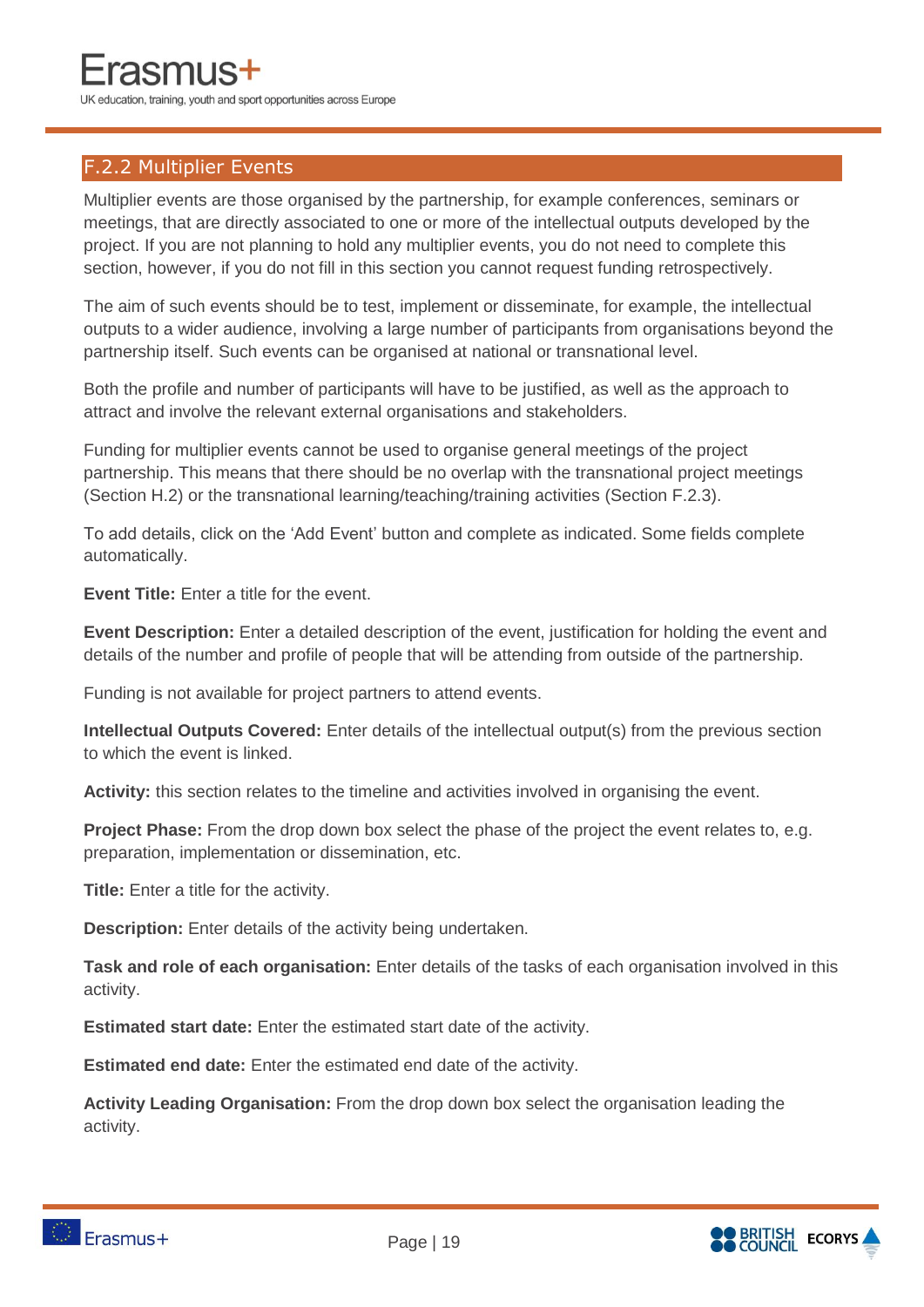**Participating organisations:** From the drop down box select other organisations also participating in the activity. Click "+" to add further organisations if multiple organisations are involved or click "-" to remove a line. Please note that you can remove only the last line entered.

You can add more events as you develop your application; however you can remove only the last event added.

#### F.2.3 Learning/Teaching/Training Activities

These activities include the learning, teaching and training of staff and pupils that would be organised as an essential part of, and contributing directly to, the main objective of the Strategic Partnership and that would involve transnational travel of participants. You need to make it clear how any planned activities contribute to the wider project outcomes.

These activities can be:

- Short term exchanges of groups of pupils of any age (travelling with staff / accompanying adults) lasting from 5 days to 2 months.
- **Short term joint staff training events lasting from 5 days to 2 months.**
- **Long term staff teaching or training assignments lasting from 2 to 12 months**
- **Long term school pupil study periods for pupils aged 14 or over lasting from 2 to 12 months**

**Do you foresee the inclusion of learning, teaching or training activities in your project?** From the drop down box choose either 'yes' or 'no'.

**What is the added value of these learning, teaching or training activities with regards to the achievement of the project objectives?** Here you need to detail how any such activities you are planning will contribute to the achievement of the overall project objectives.

**Activity Type:** From the drop down box select the type of activity you are requesting funding for.

**Activity Description:** Enter a detailed description of the activity, it should be clear from the description how the activity will add value and contribute to the overall objectives described in your application.

**No. of participants:** Enter the total number of participants that will be taking part in the activity.

**Participants with Special Needs:** Enter the number of participants with special needs (out of the total number of participants).

**Accompanying Persons:** Enter the number of accompanying persons (out of the total No. of participants).

**Is this a long term activity?** From the drop down box select 'yes' or 'no'. Long term activities are measured in months (one month = 30 days); short term activities are measured in days.

**Duration (days):** Enter the number of days the activity will last, if it is a short term activity.

**Duration (months):** Enter the number of months the activity will last, if it is a long term activity.

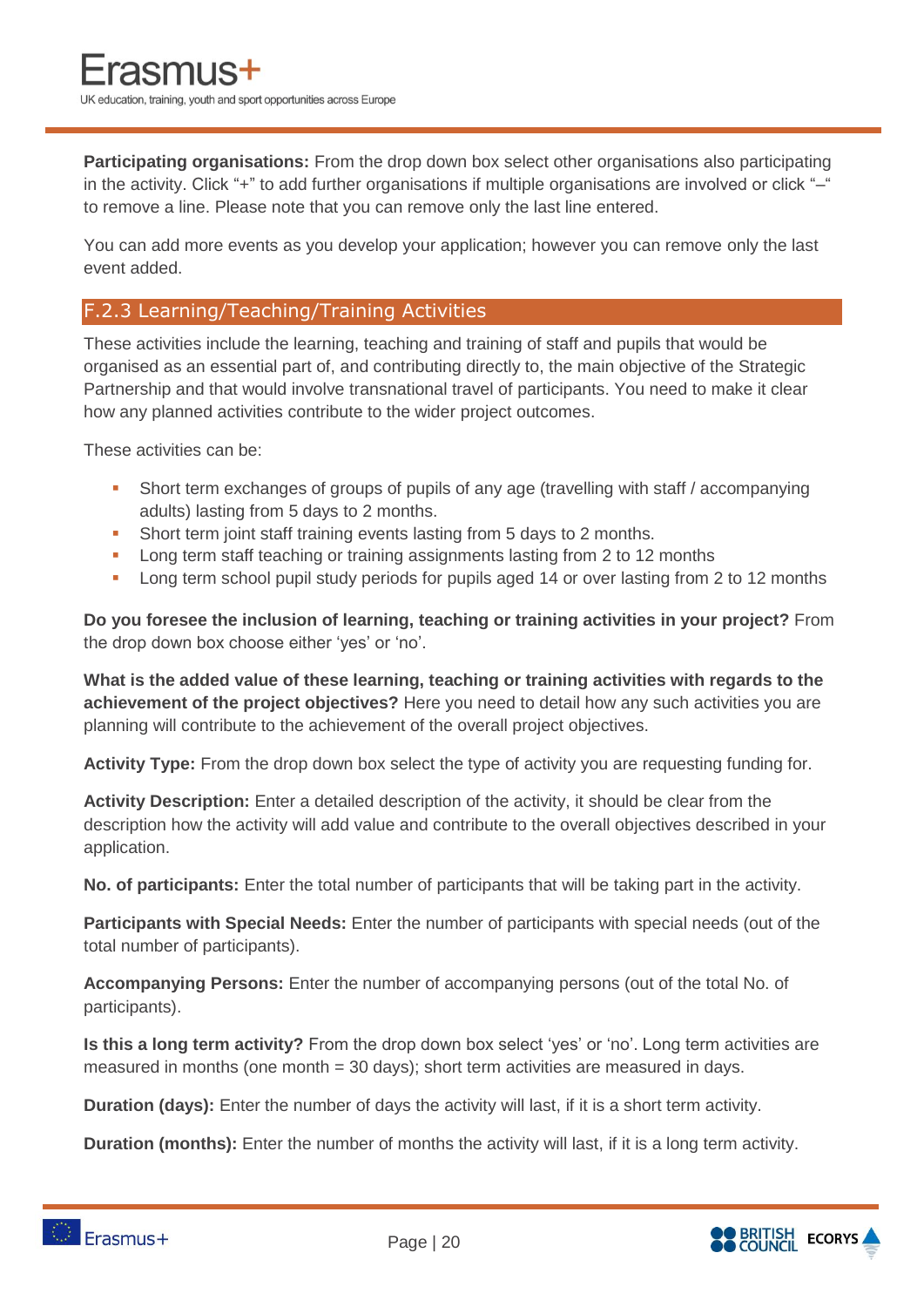**Participating organisations:** From the drop down box select other organisations also participating in the activity. Click "+" to add further organisations if multiple organisations are involved or click "–" to remove a line. Please note that you can remove only the last line entered.

You can add more activities as you develop your application; however you can remove only the last activity added.

#### G. Follow up

#### G.1 Impact

Impact is the effect of an activity and of its results, including the changes brought about for individuals, organisations, systems, practices, at all levels of society. Strategic Partnerships are expected to contribute to the overall impact of Erasmus+. This section is divided into impact on individual and organisational stakeholders in the project, and impact beyond those involved at different levels. You are advised to study the Programme Guide, pages 93, 94 and 250, for possible impacts at individual and systemic levels.

**What is the expected impact on the participants, participating organisations, target groups and other relevant stakeholders?** Please provide an explanation of expected impact on all participants and organisations. Is the impact likely to occur during the project and continue after the lifetime of the project?

**What is the desired impact of the project at the local, regional, national, European and/or international levels?** Please consider the likely scope of your project and describe the desired impact at the various levels. Will the project lead to any innovative developments or changes?

**How will you measure the previously mentioned impacts?** Please consider how impact on participants and organisations will be measured? What methods will be used to capture data and at what stages will this be collected and assessed?

#### G.2 Dissemination and Use of Projects' Results

Dissemination and use of project results is in an important focus of Erasmus+ (see the Programme Guide, pages 250 to 253). Dissemination here means communicating the project's successes and results as widely as possible.

Results should be developed in such a way that they can be adapted for use by others as widely as possible. This could include use in new sectors; sustainability beyond EC funding; or to influence policy.

The plans outlined in this section should be appropriate for your project and the needs of future target audiences. They should aim to maximize impact for participants and others into the future.

**Targets for dissemination:** You are asked for details of target audiences, and justify your choice of these audiences. They might include your own organisations, beneficiaries of your activities, stakeholders, decision makers, the press, the general public.



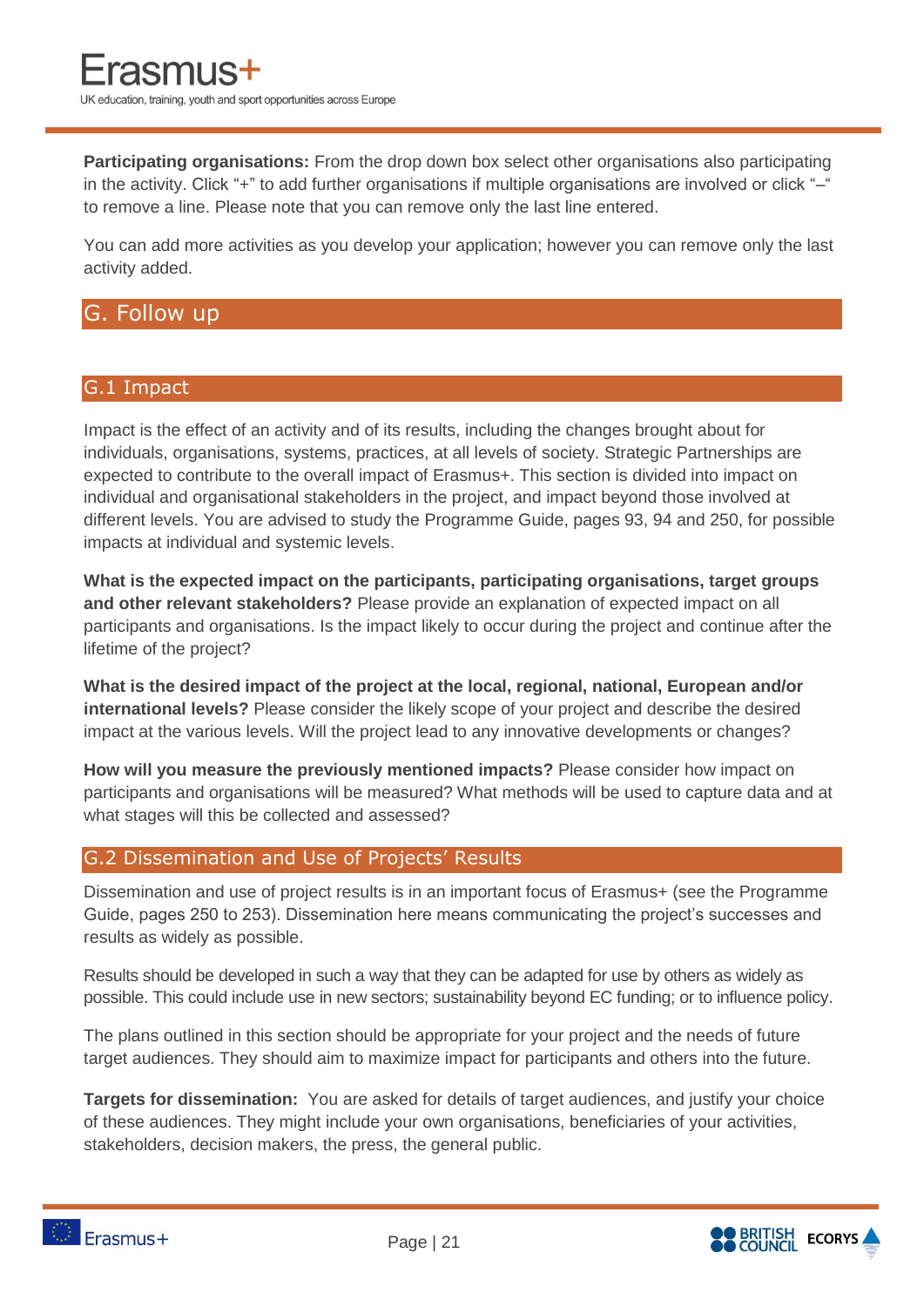**Responsibilities:** You are asked to say which partners will undertake the dissemination activities, what expertise they will bring, and what resources (staff days as well as physical resources) you will make available to implement the plans described in this section.

**Dissemination activities:** describe the activities you intend to carry out, linking them to your project activities and outputs (i.e. show how they are relevant) and describing what means (media channels, events, etc) you will use. How will you monitor your dissemination activities throughout the project? Include a timetable for activities, including any monitoring. If relevant, explain how your plans might change in line with changing needs of target groups or other aspects of the external situation.

You should include a rough timetable. You may use a wide variety of media, and innovative means of dissemination are welcome. You may apply for funds to translate any materials into the languages of project partners provided it is clear why the partners cannot do this themselves.

**Ensuring project results are available to others:** how will you make sure your results are widely available over the longer term? This may include for example giving open access to resources you have developed, or making sure innovation becomes integrated into the practice of different organisations.

You may add any further information in the last part of this question, with reference especially to the selection criteria and the Programme Guide.

#### G.3 Sustainability

Sustainability can be interpreted as the continuation of the project's activities, outcomes and impact after Erasmus+ funding has finished. Sustainability includes but is not confined to further financing of the activities. It can also refer to integration of results and innovation into the management or pedagogy of participating organisations and ways in which new curricula etc. will be updated.

Please explain which aspects of your project you plan to maintain after funding finishes, how you will do this and what resources, including financial resources, you will use to assure sustainability. You may wish to refer to your dissemination activities and use of results described in the previous section.

#### H. Budget

The Erasmus+ grant is regarded as a contribution to your project costs and may not cover the total cost of your project.

Please remember when requesting your budget you need to take into account and include the budget required by your associated partners as well as the local/regional authority.

**When completing the budget section of the eForm it is important to note that automatic calculations only take place when you press the 'Validate' button on the relevant page of the eForm. You will need to be connected to the internet for the page to update, and you will need to press the Validate button on each of the budget pages as you go through the eForm.** 

Note that as well as unit costs, there is an overall ceiling for specific budget lines in order to prevent disproportionate amounts of spending on one type of activity.

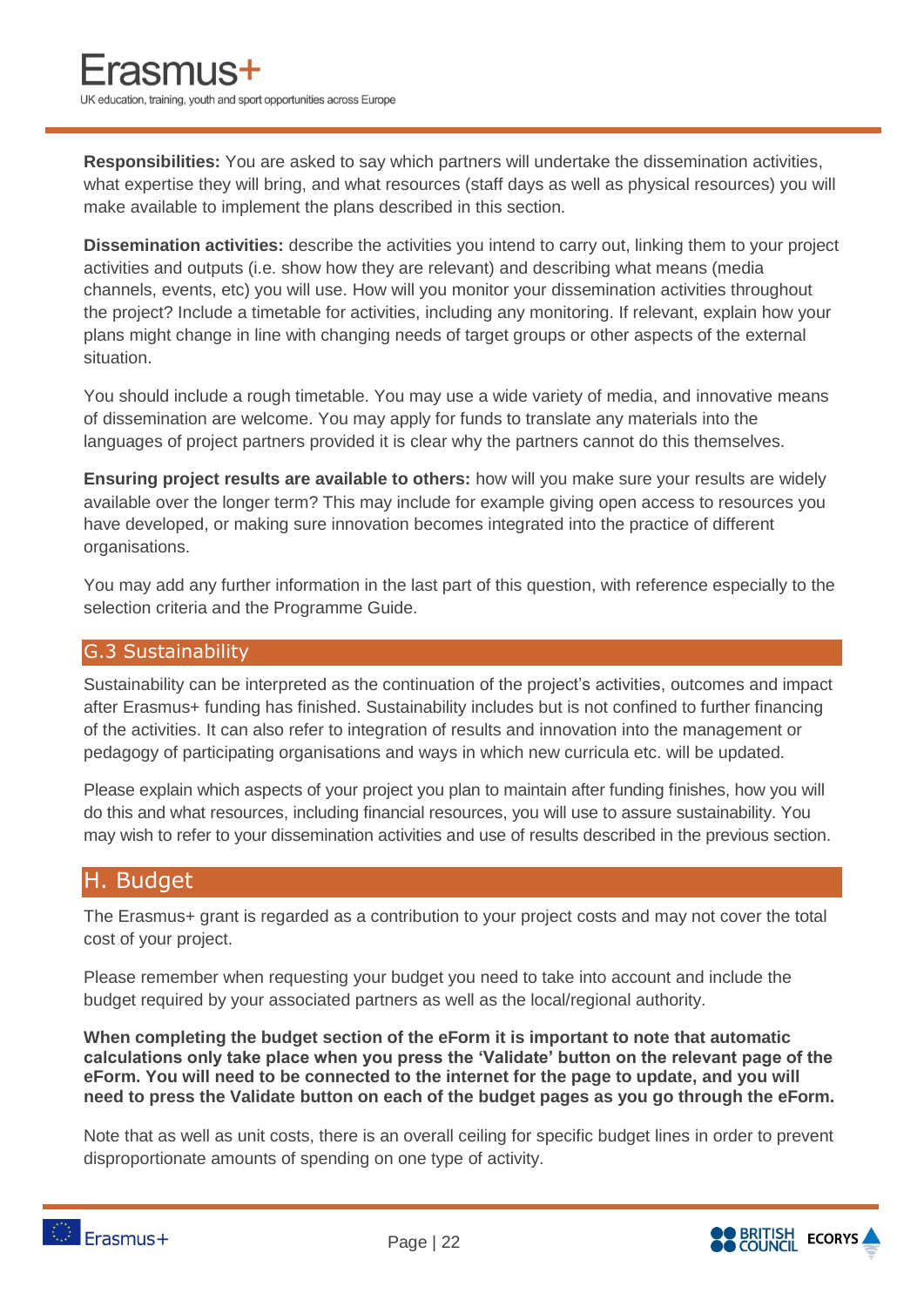Your budget should be appropriate to your activity, and demonstrate cost effective use of resources. Several of the budget lines are conditional on your demonstrating added value, so, for example, transnational project meetings should be limited to those which cannot be replaced by emails, teleconferences etc.

Some fields of the budget section fill automatically from the details of your activities.

The European Commission's technical guidelines contain more detailed technical advice and guidance on completing the budget section of the eForm, and you may find it helpful to refer to page 10 of this document as you complete section H of the eForm. The technical guidelines can be downloaded from the UK website at [www.erasmusplus.org.uk/key-action-2/strategic-partnerships](http://www.erasmusplus.org.uk/key-action-2/strategic-partnerships-for-schools)[for-schools.](http://www.erasmusplus.org.uk/key-action-2/strategic-partnerships-for-schools)

Please also see the Erasmus+ Programme Guide, pages 101 to 107, for further information.

#### H.1 Project management and implementation

A monthly grant is paid to each participating local / regional authority – 500 euros per month to the coordinating local / regional authority and 250 euros to the partner local / regional authority(s) for the duration of the project (see page 102 of the Programme Guide for more information). This will fill automatically according to the number of participating organisations and project duration. Please check carefully and validate before moving on to the next section. Please note that for projects involving more than 10 partners, the monthly grant is limited to the amount commensurate with 10 participating organisations, i.e. 2750 euros per month.

#### H.2 Transnational project meetings

This is an amount paid as a contribution towards travel and subsistence for project meetings between partners, hosted by one of the participating organisations.

Amounts are paid at a set amount according to distance. The distance bands (100km – 1,999km or 2,000km and above) have been established by the European Commission for the purposes of the application.

- 100km 1,999km = 575 euros per participant
- 2,000km and above = 760 euros per participant

You will need to enter the following information, referring back to the plans outlined earlier in your application:

- Total number of meetings each organisation will attend
- **Distance band for where you will be travelling. Please use the European Commission** distance calculator, which can be found at [http://ec.europa.eu/programmes/erasmus](http://ec.europa.eu/programmes/erasmus-plus/tools/distance_en.htm)[plus/tools/distance\\_en.htm](http://ec.europa.eu/programmes/erasmus-plus/tools/distance_en.htm)
- PIC for each of the sending organisations
- Total number of participants against each distance band for each sending organisation (see Programme Guide, page 102, for more details)

Click on the "+" button to begin adding details

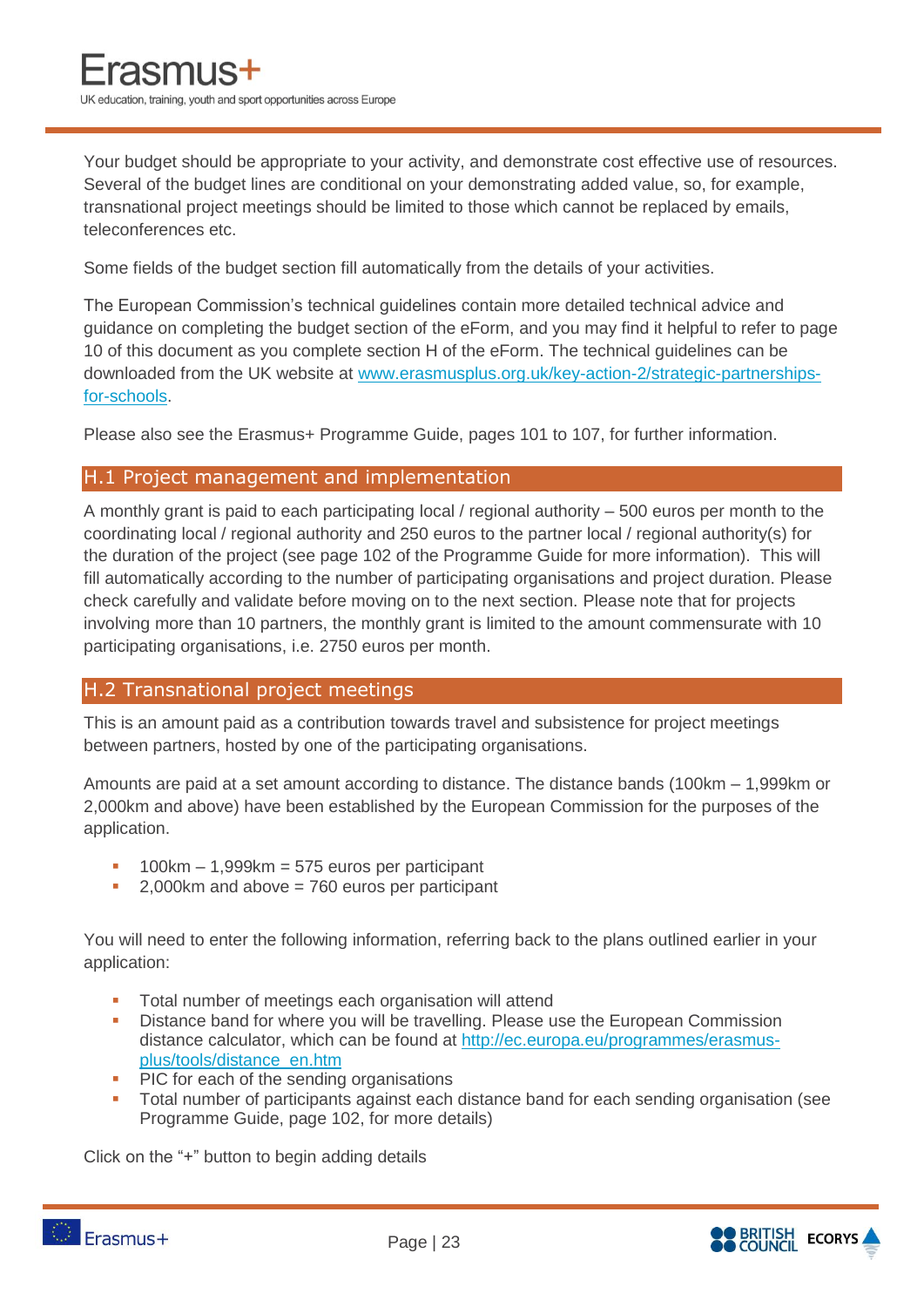**PIC of Organisation:** From the drop down box select the sending organisation.

**Total No. of Meetings:** Enter the total number of meetings the sending organisation will be attending over the lifetime of the project.

**Total No. of Participants:** Enter the total number of participants that will be attending all of the meetings; for example if you are having 4 project meetings over the duration of the project, and there will be 3 people attending each meeting, you would enter 12.

**Distance Band:** From the drop down box select the relevant distance band. If travelling to meetings that fall within different distance bands, enter a separate line for each.

Please note that the 'travel distance' measures the distance for a one-way journey but the distance calculator calculates travel for a return journey.

#### **The funding amounts will then automatically populate the remaining fields.**

Continue to click the "+" button to add new lines, or the "–" button to remove a line.

The maximum amount payable is 23,000 euros per year in total for all partners.

#### H.3 Intellectual outputs

Grants are paid per participant per working day by country group, with four categories of participant (see below) and four groups of countries (see page 103 of the Programme Guide). You need to enter the following information, referring back to the plans outlined earlier in your application:

- Your intellectual outputs and the identifier for each generated by the system
- The PIC of organisations contributing to each output
- The categories of staff participating. The category into which an individual falls depends on their role within the project. Note that the roles of "manager" and "administrative assistant" would normally be funded under "Programme Management and Implementation", so it should be clear from your narrative why these are needed here. A project manager who takes a different role requiring additional time in production of an intellectual output could be included under specific intellectual outputs, and so could individuals who are not otherwise involved in the project. The categories are:
	- o Manager
	- o Teacher/trainer/researcher/youth worker
	- o Technician
	- o Administrative assistant
- Working days
- **Country of activity**

Please check your information and then validate it.

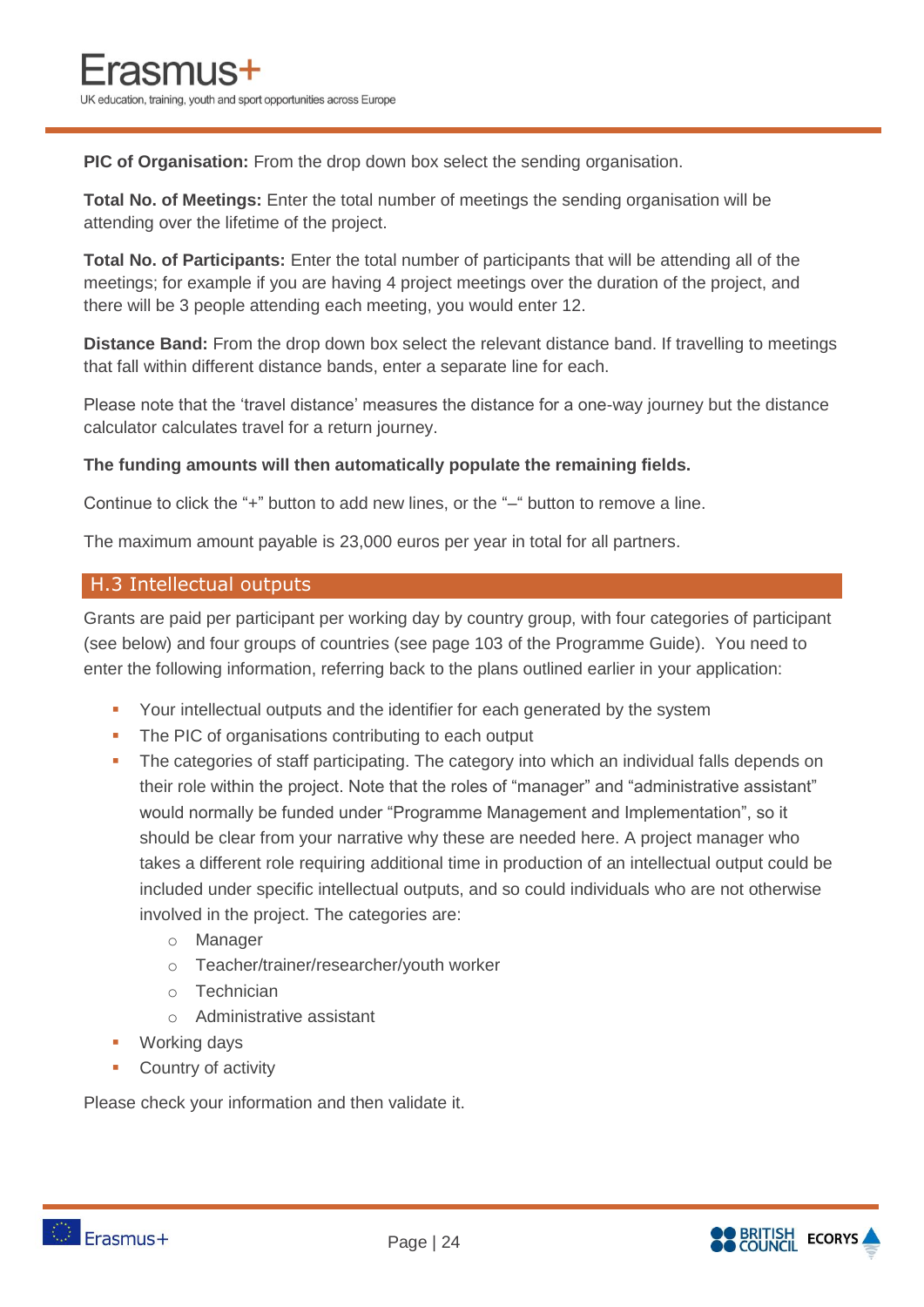#### H.4 Multiplier events

This is a contribution to the costs for organising a national or transnational event such as a conference or seminar aimed at sharing and disseminating the intellectual outputs realised by your project.

You can apply for funding under this category only if it is in direct relation to the intellectual outputs of your project. A project that has not applied for funding for intellectual outputs cannot apply for funding to support the organisation of a multiplier event.

Grants are paid as a unit cost per participant, in two categories:

- <sup>1</sup> 100 euros per host country participant (local participant)
- **200 euros per participant from abroad.**

You need to enter the following information, referring back to the plans outlined earlier in your application:

- Planned events and the identifier for each generated by the system
- The PIC of organisations contributing to each event
- Number of local (host country) participants
- Number of foreign participants.

Click on the '+' button to begin adding details

**PIC of Organisation:** From the drop down box select the organisation that is organising the multiplier event.

**Event Identification:** From the drop down box select the event to which the funding request relates.

**No. of Local Participants:** Enter the number of local participants (participants from the country hosting the event) that will be taking part in the event.

**No. of Foreign Participants:** Enter the number of participants that will be taking part from abroad.

The funding amounts will then automatically populate the remaining fields.

Continue to click the '+' button to add new lines, or the '-'button to remove a line. Please note that you can remove only the last line entered.

The maximum amount payable is 30,000 euros per project, irrespective of duration.



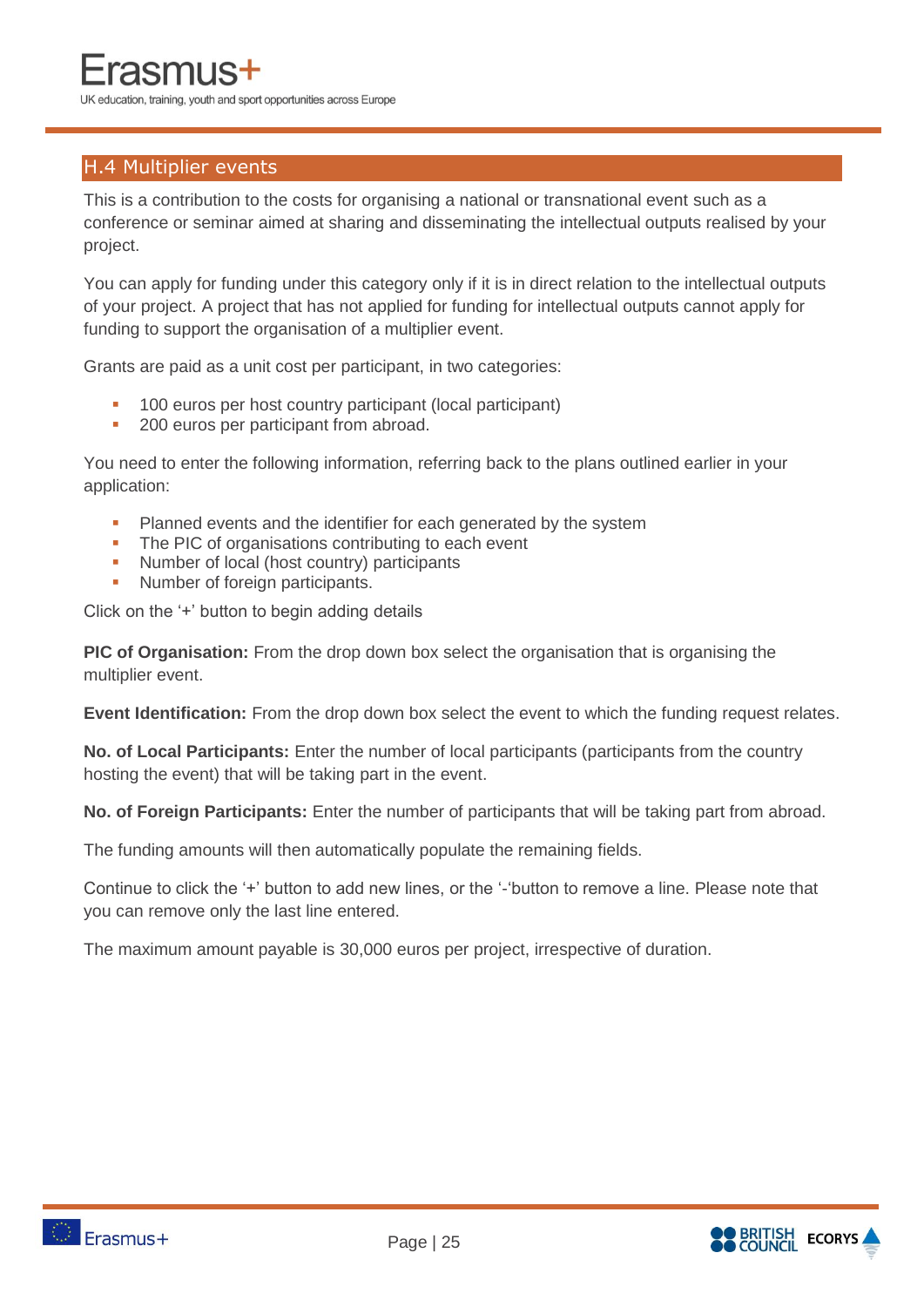#### H.5 Learning/Teaching/Training Activities

#### H.5.1 Travel

Travel grants are paid using distance bands (see page 104 of the Programme Guide). You need to enter the following information, referring back to the plans outlined earlier in your application:

- Your activity and the identifier for each generated by the system
- The PIC of organisations contributing to each activity
- Distance travelled, calculated using the European Commission distance calculator that can be found at [http://ec.europa.eu/programmes/erasmus-plus/tools/distance\\_en.htm](http://ec.europa.eu/programmes/erasmus-plus/tools/distance_en.htm) (NB please note that the 'travel distance' measures the distance for a one-way journey but the travel costs have been calculated for a return journey)

Amounts are paid at a set rate according to distance. The distance bands (100km-1,999km, or 2,000km and above) have been established by the European Commission for the purposes of the application.

- 100km 1,999km = 275 euros per participant
- $\blacksquare$  2,000km and above = 360 euros per participant

**PIC of Organisation:** From the drop down box select the organisation that will be travelling.

**Activity No:** From the drop down box select the activity that the travel relates to.

**No. of Participants:** Enter the total number of participants (staff and pupils) travelling from the selected organisation.

**Distance Band:** From the drop down box select the distance band.

The funding amounts will then automatically populate the remaining fields. Continue to click "+" to add new lines or "–" to remove a line. Please note that you can remove only the last line entered.

#### H.5.2 Subsistence

This is a contribution to participants' subsistence costs during the activity.

**Long-term learning/teaching/training activities:** Subsistence is paid as a daily amount that varies depending on the duration of the activity from 2 to 12 months (see page 10 of the Programme Guide). You need to enter the following information, referring back to the plans outlined in your application:

- PIC of organisation(s) taking part in each activity
- Activity identifier generated by the application form in section F.2.3
- Duration (months)
- Destination country
- Number of participants

Click on the '+' button to begin adding details

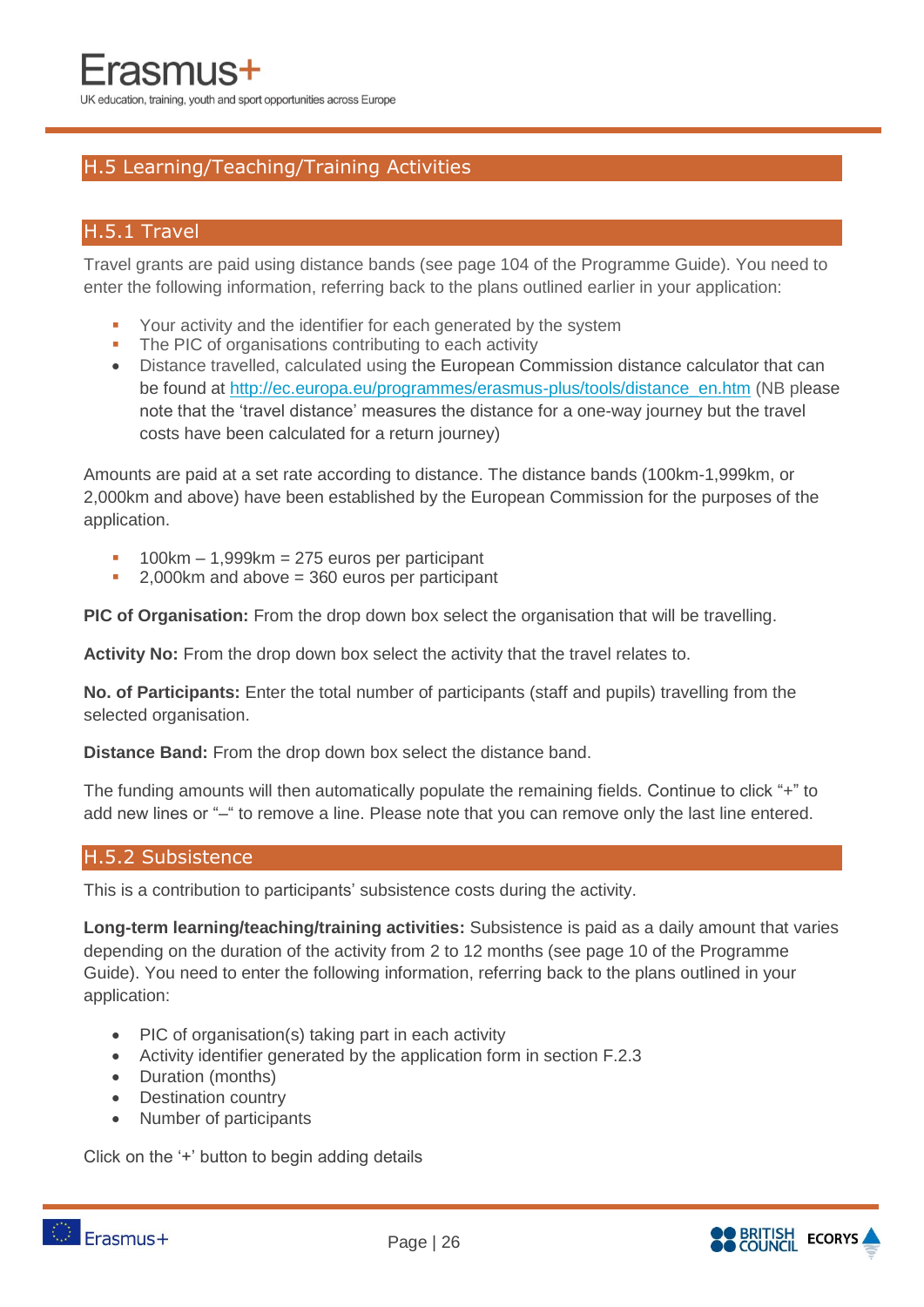**PIC of Organisation:** From the drop down box select the organisation that is attending the activity.

**Event Identification:** From the drop down box select the event to which the funding request relates.

**Country of Destination:** From the drop down box select the country in which the activity is taking place.

**No. of Participants:** Enter the number of participants.

The funding amounts will then automatically populate the remaining fields.

Continue to click "+" to add new lines or "–" to remove a line. Please note that you can remove only the last line entered.

**Short-term learning/teaching/training activities:** Subsistence is paid as a daily amount for activities lasting from 5 days to 2 months (see page 104 of the Programme Guide).

#### **Short term activities for learners:**

- $\bullet$  Up to the 14<sup>th</sup> day, 55 euros per day per participant
- From the  $15<sup>th</sup>$  to the 60<sup>th</sup> day, 40 euros per day per participant

#### **Short term joint staff training events:**

- $\bullet$  Up to the 14<sup>th</sup> day, 100 euros per day per participant
- From the 15<sup>th</sup> to the 60<sup>th</sup> day, 70 euros per day per participant

You need to enter the following information, referring back to the plans outlined in your application:

- PIC of organisation(s) taking part in each activity
- Activity identifier generated by the application form in section F.2.3
- Duration (days)
- Number of participants

Click on the '+' button to begin adding details

**PIC of Organisation:** From the drop down box select the organisation that is attending the activity.

**Event Identification:** From the drop down box select the event to which the funding request relates.

**No. of Participants:** Enter the number of participants.

The funding amounts will then automatically populate the remaining fields.

Continue to click "+" to add new lines or "–" to remove a line. Please note that you can remove only the last line entered.

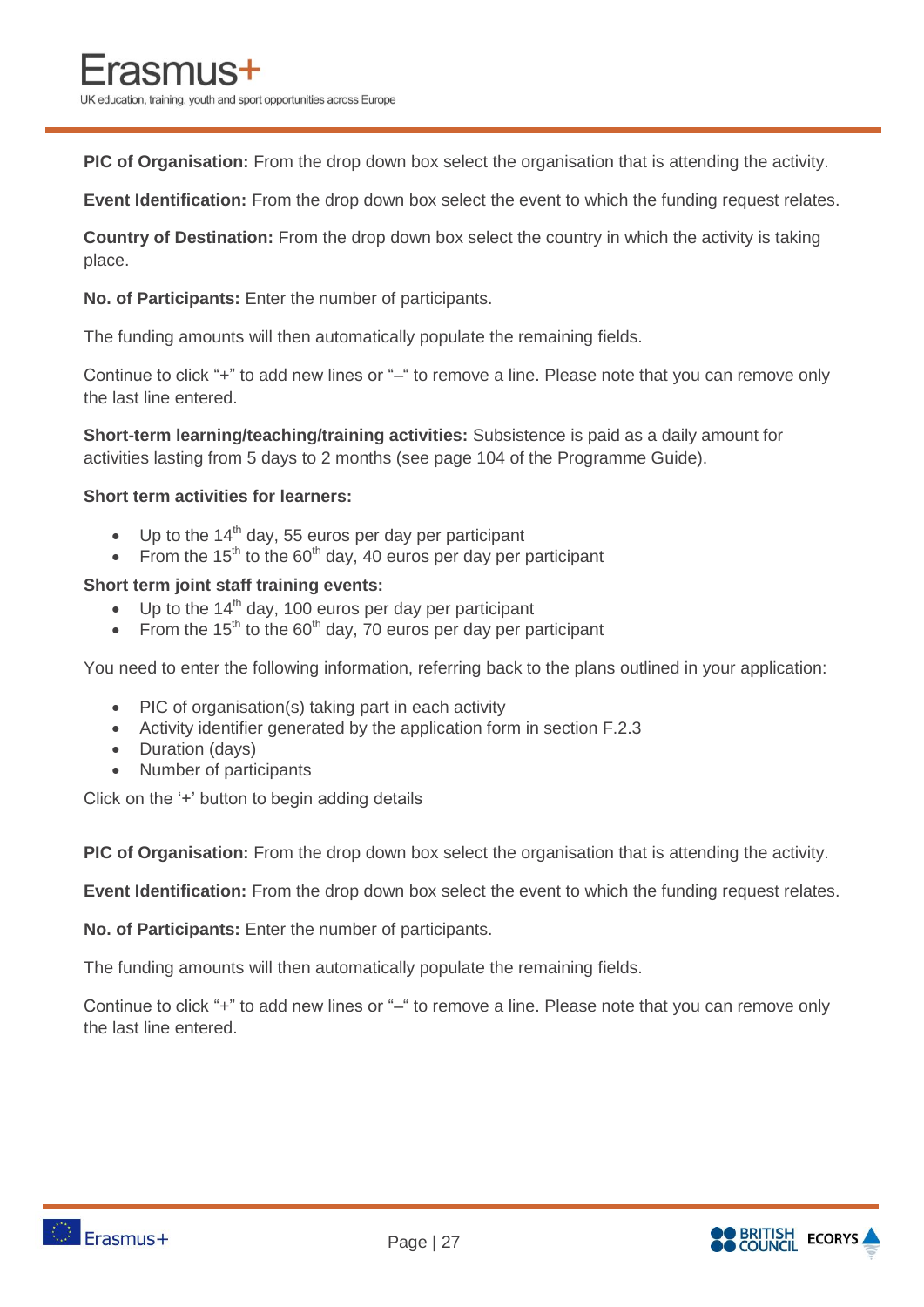#### H.5.3 Linguistic support

A flat rate grant of 150 euros is paid to each participant in long term mobility (2 to 12 months) receiving linguistic support to improve their knowledge of the language of instruction or work. You need to enter the following information, referring back to the plans outlined earlier in your application:

- PIC of participating organisations.
- **Activity type plus number**
- Number of participants

Click on the '+' button to begin adding details

**PIC of Organisation:** From the drop down box select the organisation for which the linguistic support is being provided.

**Activity No:** From the drop down box select the long term activity to which the funding request relates.

**No. of Participants:** Enter the number of participants requiring linguistic support.

The funding amounts will then automatically populate the remaining fields.

Continue to click "+" to add new lines or "–" to remove a line. Please note that you can remove only the last line entered.

#### H.6 Special needs

This is paid against additional actual costs incurred to support participants with special needs.

Please enter actual costs as far as you know them, for example, any additional costs relating to travel for a wheelchair user. The entire additional costs associated with an individual's special needs should be entered in this category. It may not be possible at a later stage to provide extra funding for participants with special needs if this has not been included in your original budget request.

You need to enter the following information:

- PIC of organisation(s) claiming special needs support funding
- **Number of participants with special needs**
- **-** Description of special needs (this must be backed up by a letter from a suitably qualified medical professional)
- **Activities in which the person is participating**

Please see the Programme Guide pages 41 and 42 for more information.

Click on the '+' button to begin adding details

**PIC of Organisation:** From the drop down box select the organisation that is claiming support.

**No. of Participants with Special Needs:** Enter the number of participants claiming the support.

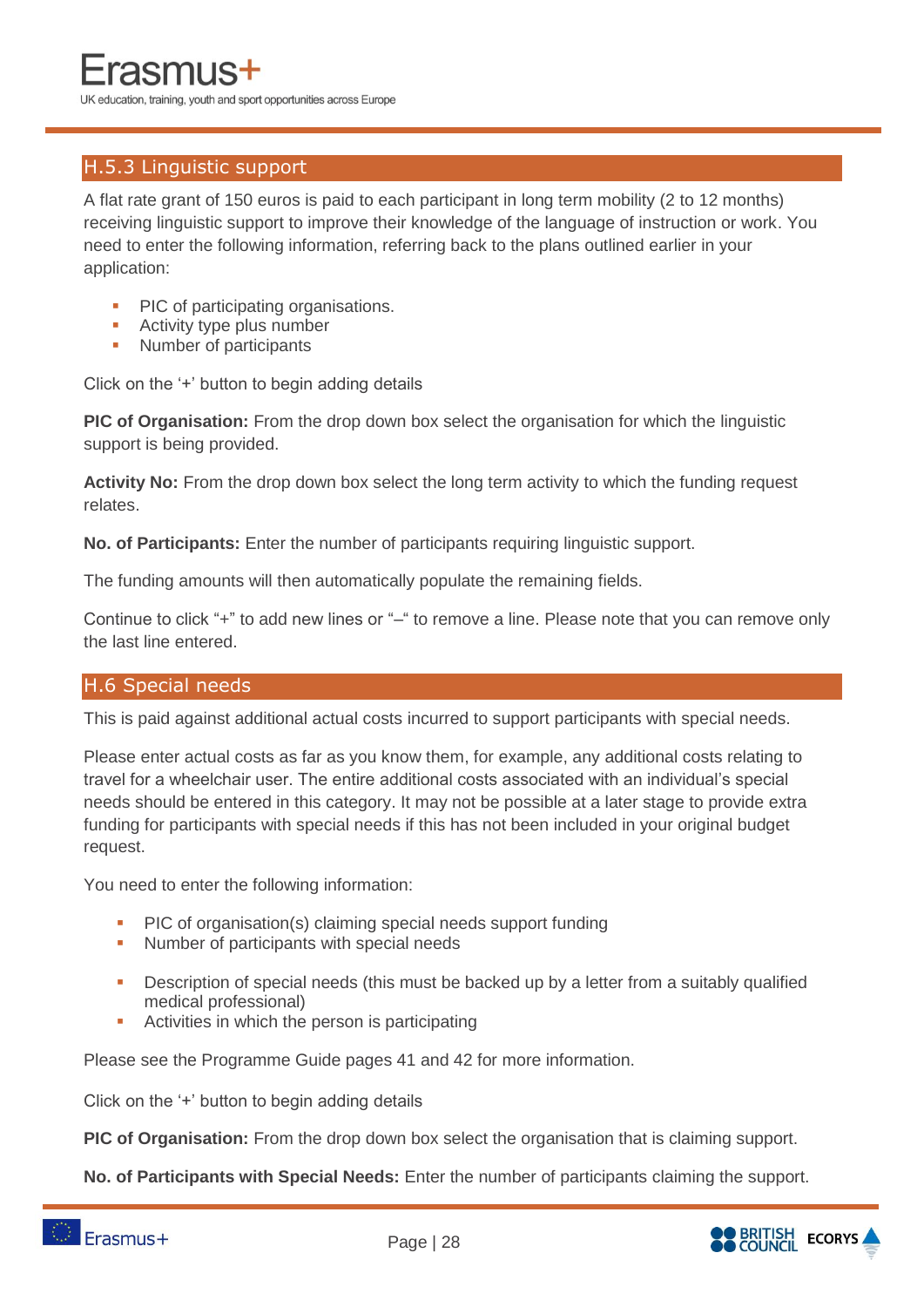**Description:** Enter details of the special needs and why the support is required.

**Please list the activities to which this item refers to:** Enter details of the activities in which the participant(s) are taking part.

**Grant Requested:** Enter the amount of funding being requested.

Continue to click "+" to add new lines or "–" to remove a line. Please note that you can remove only the last line entered.

#### H.6 Exceptional costs

Erasmus+ will fund up to 75% of the costs of contracting goods or services. This must be for items which cannot be provided by project partners. Office equipment which would normally be provided by the partners will not be funded.

Justification for any items included here must be provided in the narrative sections of your application.

Click on the '+' button to begin adding details

**PIC of Organisation:** From the drop down box select the organisation to which the funding request relates.

**Description of Cost Item:** Enter a description of the service or item being requested.

**Please list the activities to which this item refers:** Enter details of the activity the request relates to, along with justification for the need to purchase the service or item.

**Grant Requested:** Please enter the amount of funding being requested.

Continue to click "+" to add new lines or "–" to remove a line. Please note that you can remove only the last line entered.

#### I. Project summary

Please provide a short summary of your proposed project in the communication language of the project. As you develop your summary, please bear in mind that it may be used by the EC, NA and other agencies for publicity purposes and will be published on the EC's dissemination platform. Your summary should include at least:

- **Context/background of project**
- **•** objectives of your project
- **number and profile of participants**
- **description of activities**
- **n** methodology to be used in carrying out the project
- **a** a short description of the results and impact envisaged
- the potential longer term benefits

At the end of your project, a description of results will also be requested for publication. Please provide a translation of the summary in English, if the communication language of your project is not English.





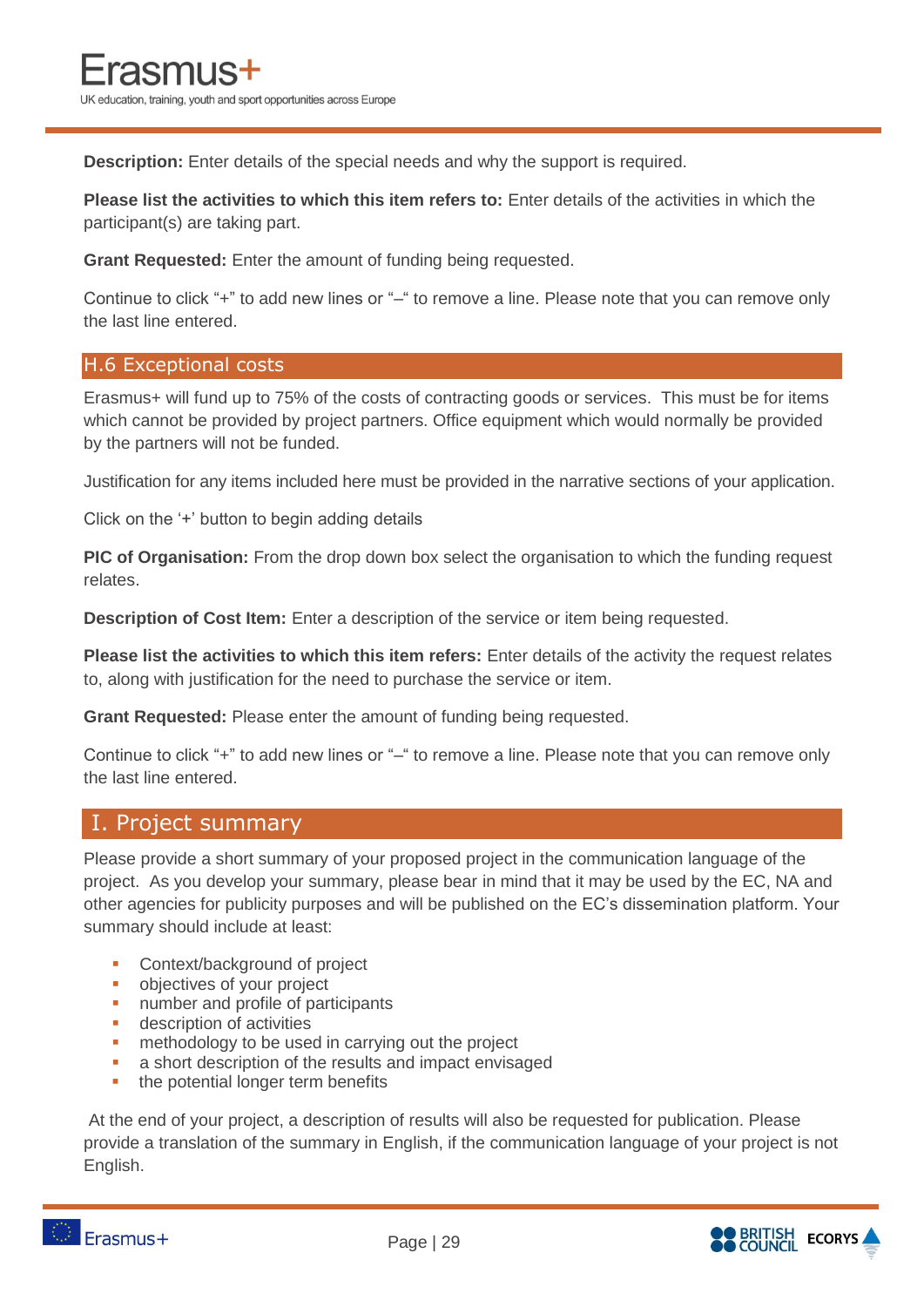#### I.1 Summary of participating organisations

This field should fill automatically. Please check carefully before validating.

#### I.2 Budget Summary

The application form will automatically calculate the grant for the activities in your application form. However if you wish to request less than this, please fill "Grant requested" under I.2.1 'Project total grant'. Please check carefully before validating.

#### J. Checklist

Before submitting the application, please make sure that it fulfils the requirements listed below:

- **You have used the official Key Action 2 application form.**
- All relevant fields in the application form have been completed.
- The application form is submitted to the National Agency of the country in which your organisation is established.
- The application form has been completed using one of the official languages of the Erasmus+ Programme Countries.
- **You have annexed all the relevant documents:** 
	- $\circ$  the Declaration of Honour signed by the legal representative mentioned in the application.
	- o the Timetable of Activities chart.
	- o the mandates of each partner to the applicant signed by both parties. The mandate template can be downloaded from [www.erasmusplus.org.uk/key-action-2/strategic](http://www.erasmusplus.org.uk/key-action-2/strategic-partnerships-for-schools)[partnerships-for-schools.](http://www.erasmusplus.org.uk/key-action-2/strategic-partnerships-for-schools) This is only required between the local / regional authorities, not the associated partners
- **Local / regional authorities have uploaded the documents to give proof of their legal status** in the participants' portal (for more details, see the section "Selection Criteria" in Part C of the Programme Guide).
- For grants exceeding 60 000 EUR, you have uploaded the documents to give proof of your financial capacity in the participants' portal (for more details, see the section "Selection Criteria" in Part C of the Programme Guide). Not applicable in the case of public bodies or international organisations and therefore does not apply to schools only partnerships.
- You are complying with the deadline published in the Programme Guide.
- If the duration is 24 months: the start date is 1 September 2014 and the end date 31 August 2016.
- If the duration is 36 months: the start date is 1 September 2014 and the end date 31 August 2017.
- You have saved or printed a copy of the completed form for yourself.

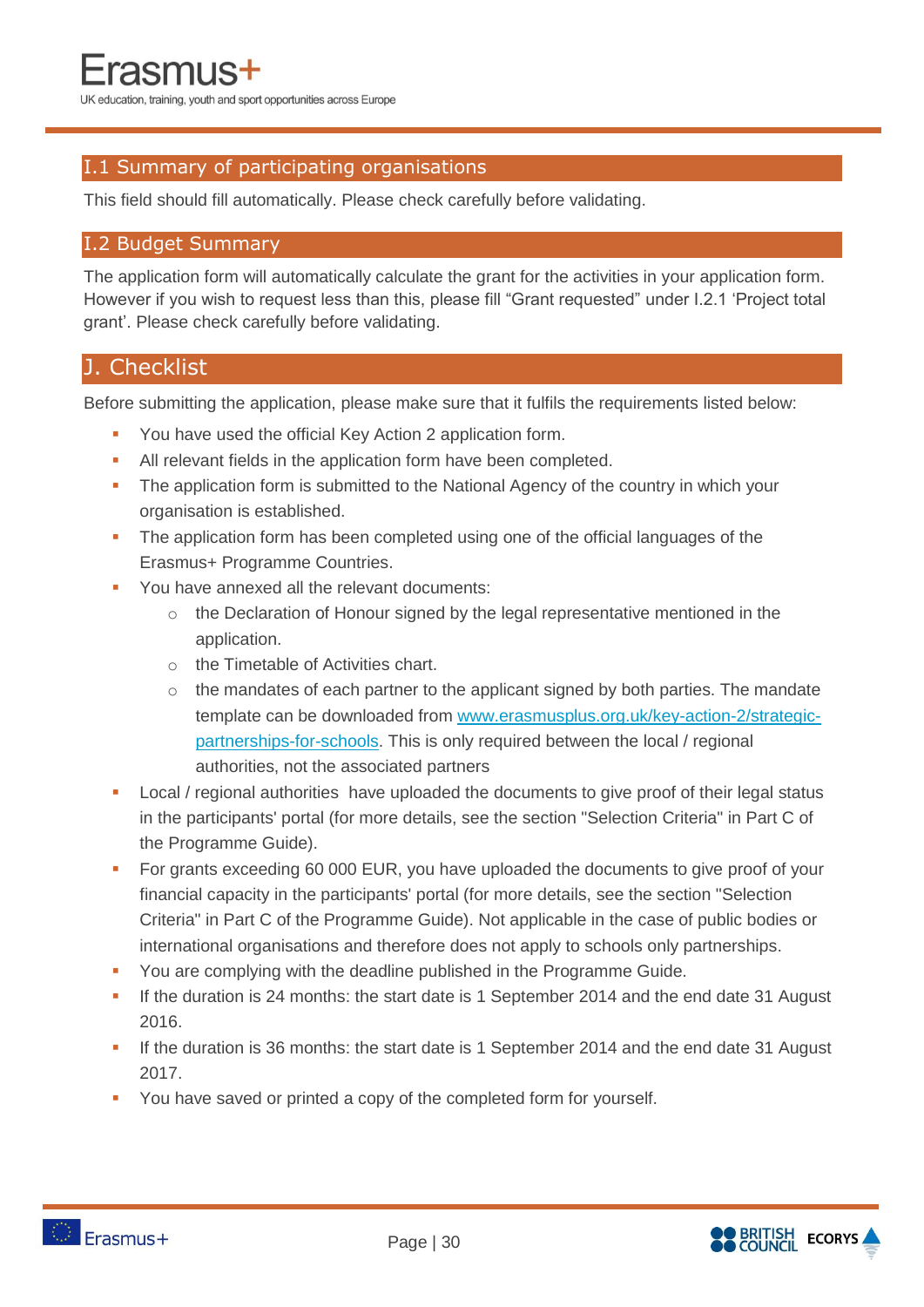#### K. Data Protection Notice

Applicants are required to read the data protection notice in advance of signing the Declaration of Honour. The Specific Privacy Statement referred to in this section can be found on the UK website [www.erasmusplus.org.uk/key-action-2/strategic-partnerships-for-schools.](http://www.erasmusplus.org.uk/key-action-2/strategic-partnerships-for-schools)

#### L. Declaration of Honour

This is your statement that all information in the application is correct to the best of your knowledge, there is no conflict of interest, and you will take part in dissemination and exploitation activities if required. It expresses a commitment to the activities you have outlined in the application form.

The legal representative of the applicant organisation must print the Declaration of Honour, read it carefully, complete the declaration section by hand and sign it.

The signed Declaration of Honour then needs to be scanned and attached as an annex before application form is submitted online. If your legal representative is absent, the NA will accept the signature of a person given delegated formal powers to sign on their behalf, provided there is evidence of the delegation in case of audit.

#### M. Annexes

The following documents need to be annexed to the application form:

- **The Declaration of Honour signed by the legal representative mentioned in the application**
- **Timetable of Activities chart**
- Partner mandates.

Applicants need to ensure that all documents specified in the checklist (see section J) are submitted electronically with the application. To attach documents click the 'add' button on the right hand side of the box displayed. This will then open up an additional window which will allow applicants to browse files on your computer and upload.

Please note that only .pdf, .doc, .docx, .xls, .jpg, .txt, .odt and ods files can be submitted electronically with an application; no other files will be accepted. A file which has been added in error can be removed by clicking the 'remove' button which replaced the 'add' function on the right hand side of the table.